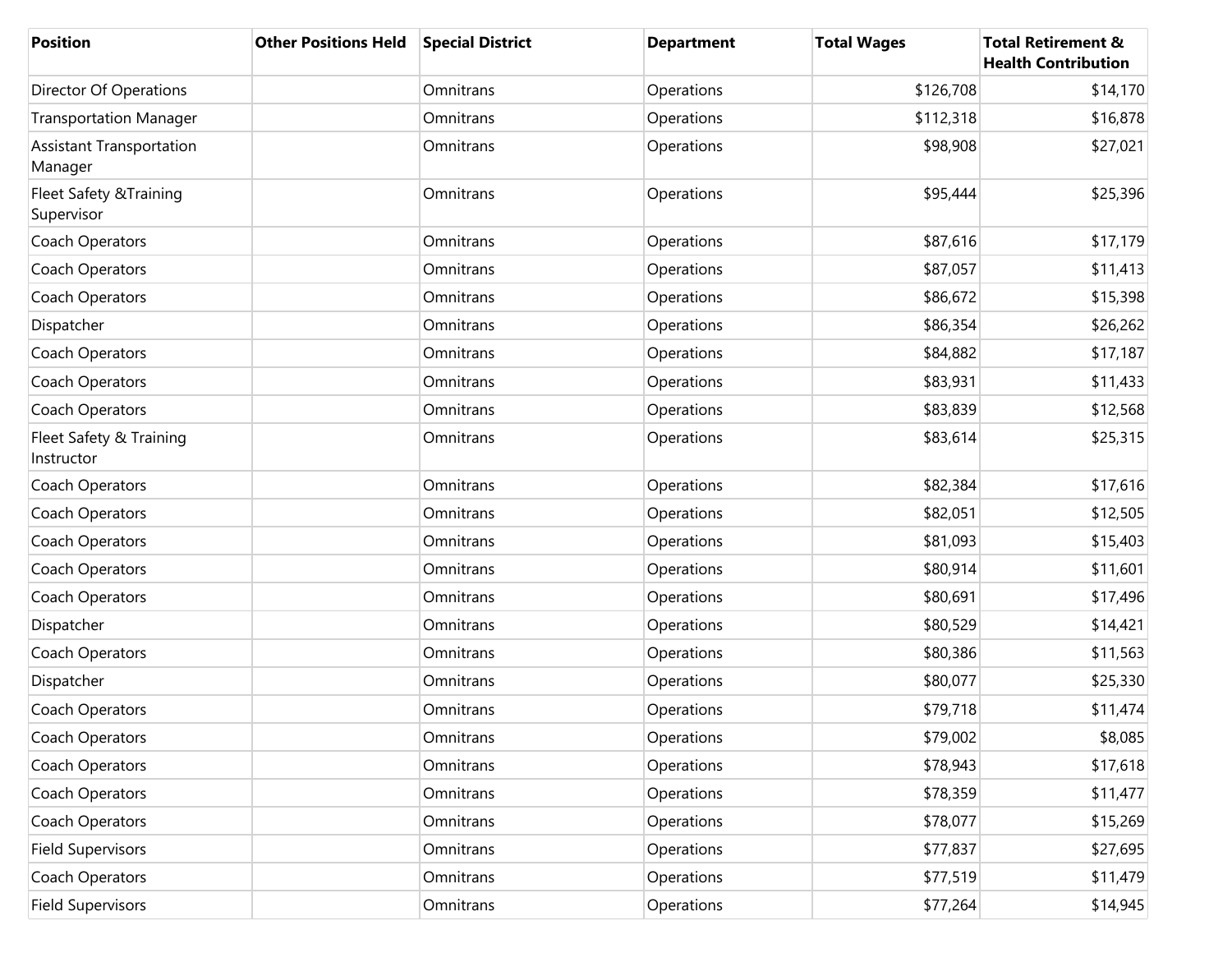| <b>Field Supervisors</b>                   | Omnitrans | Operations | \$77,020 | \$20,366 |
|--------------------------------------------|-----------|------------|----------|----------|
| Coach Operators                            | Omnitrans | Operations | \$76,118 | \$11,407 |
| Coach Operators                            | Omnitrans | Operations | \$75,733 | \$12,525 |
| Coach Operators                            | Omnitrans | Operations | \$75,723 | \$11,440 |
| Coach Operators                            | Omnitrans | Operations | \$75,457 | \$15,727 |
| Coach Operators                            | Omnitrans | Operations | \$73,826 | \$12,552 |
| Coach Operators                            | Omnitrans | Operations | \$73,775 | \$16,845 |
| Coach Operators                            | Omnitrans | Operations | \$73,619 | \$11,698 |
| Coach Operators                            | Omnitrans | Operations | \$73,140 | \$8,113  |
| <b>Assistant Transportation</b><br>Manager | Omnitrans | Operations | \$72,639 | \$16,170 |
| Coach Operators                            | Omnitrans | Operations | \$72,557 | \$11,401 |
| Coach Operators                            | Omnitrans | Operations | \$72,452 | \$17,178 |
| Coach Operators                            | Omnitrans | Operations | \$72,398 | \$15,317 |
| <b>Field Supervisors</b>                   | Omnitrans | Operations | \$71,916 | \$15,677 |
| Coach Operators                            | Omnitrans | Operations | \$71,843 | \$15,289 |
| Coach Operators                            | Omnitrans | Operations | \$71,577 | \$8,051  |
| <b>Field Supervisors</b>                   | Omnitrans | Operations | \$71,542 | \$20,187 |
| Coach Operators                            | Omnitrans | Operations | \$71,034 | \$14,920 |
| Dispatch Supervisor                        | Omnitrans | Operations | \$70,861 | \$17,068 |
| Coach Operators                            | Omnitrans | Operations | \$70,362 | \$16,960 |
| <b>Field Supervisors</b>                   | Omnitrans | Operations | \$70,164 | \$11,198 |
| Coach Operators                            | Omnitrans | Operations | \$70,103 | \$12,537 |
| Coach Operators                            | Omnitrans | Operations | \$69,947 | \$11,847 |
| Fleet Safety & Training<br>Instructor      | Omnitrans | Operations | \$69,188 | \$15,595 |
| Coach Operators                            | Omnitrans | Operations | \$68,820 | \$11,418 |
| Coach Operators                            | Omnitrans | Operations | \$68,330 | \$16,862 |
| <b>Field Supervisors</b>                   | Omnitrans | Operations | \$68,216 | \$27,084 |
| Coach Operators                            | Omnitrans | Operations | \$68,199 | \$11,207 |
| Coach Operators                            | Omnitrans | Operations | \$67,811 | \$19,000 |
| Coach Operators                            | Omnitrans | Operations | \$67,693 | \$15,589 |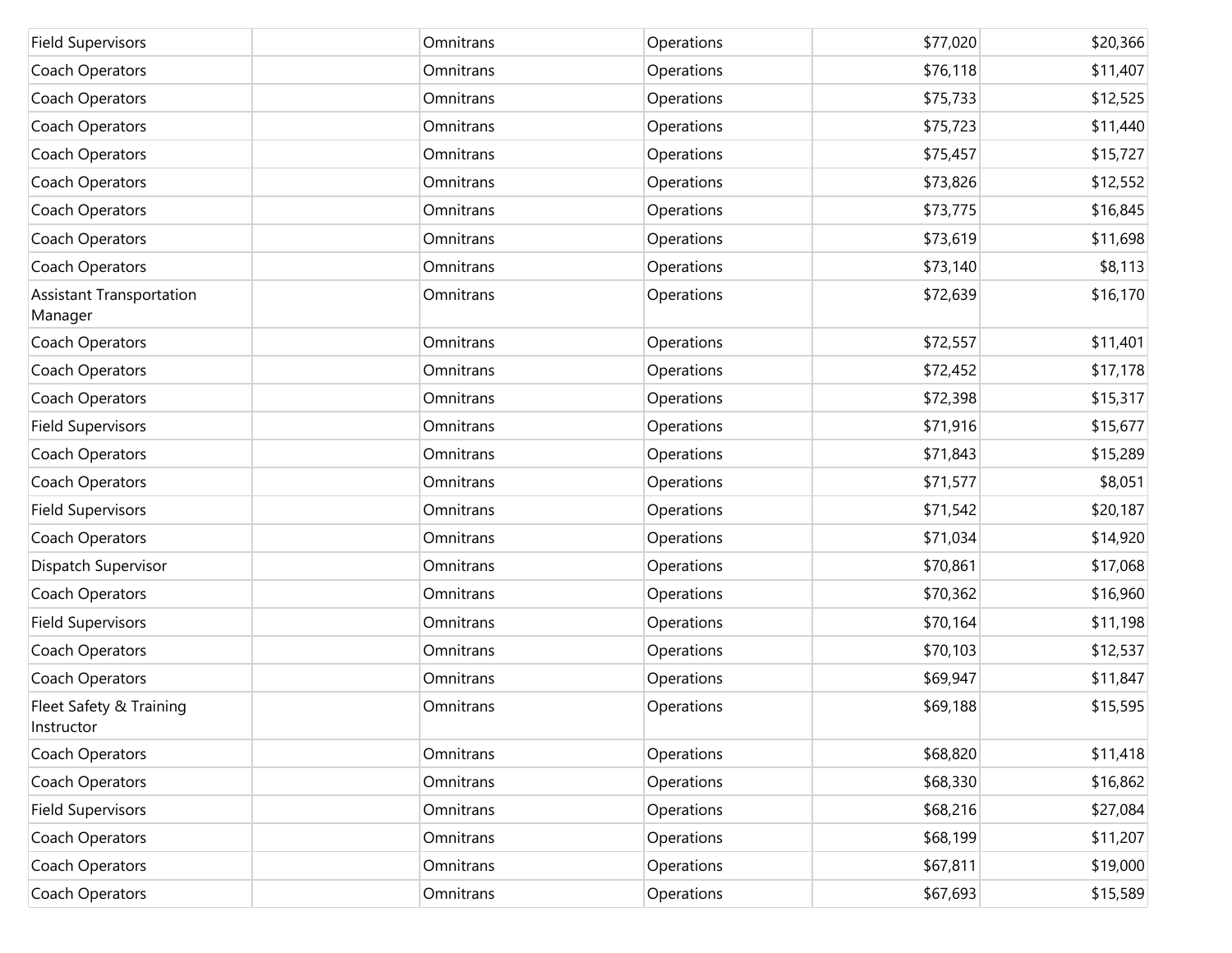| <b>Field Supervisors</b>              | Omnitrans | Operations | \$67,623 | \$23,996 |
|---------------------------------------|-----------|------------|----------|----------|
| Coach Operators                       | Omnitrans | Operations | \$67,615 | \$11,229 |
| Coach Operators                       | Omnitrans | Operations | \$67,568 | \$11,448 |
| Coach Operators                       | Omnitrans | Operations | \$67,385 | \$11,380 |
| Coach Operators                       | Omnitrans | Operations | \$67,058 | \$15,294 |
| Coach Operators                       | Omnitrans | Operations | \$67,049 | \$11,170 |
| Coach Operators                       | Omnitrans | Operations | \$67,042 | \$15,303 |
| Coach Operators                       | Omnitrans | Operations | \$66,932 | \$11,425 |
| <b>Field Supervisors</b>              | Omnitrans | Operations | \$66,689 | \$9,240  |
| Coach Operators                       | Omnitrans | Operations | \$66,581 | \$15,357 |
| <b>Transportation Manager</b>         | Omnitrans | Operations | \$66,494 | \$14,643 |
| <b>Field Supervisors</b>              | Omnitrans | Operations | \$66,404 | \$24,293 |
| Fleet Safety & Training<br>Instructor | Omnitrans | Operations | \$66,117 | \$11,258 |
| Coach Operators                       | Omnitrans | Operations | \$65,977 | \$12,360 |
| Fleet Safety & Training<br>Instructor | Omnitrans | Operations | \$65,916 | \$12,071 |
| Coach Operators                       | Omnitrans | Operations | \$65,531 | \$16,848 |
| Coach Operators                       | Omnitrans | Operations | \$65,525 | \$16,865 |
| Coach Operators                       | Omnitrans | Operations | \$65,490 | \$12,485 |
| Coach Operators                       | Omnitrans | Operations | \$65,429 | \$15,325 |
| Coach Operators                       | Omnitrans | Operations | \$65,349 | \$16,774 |
| Coach Operators                       | Omnitrans | Operations | \$65,198 | \$11,721 |
| Coach Operators                       | Omnitrans | Operations | \$65,189 | \$15,409 |
| <b>Field Supervisors</b>              | Omnitrans | Operations | \$65,054 | \$18,231 |
| Coach Operators                       | Omnitrans | Operations | \$64,937 | \$15,399 |
| Coach Operators                       | Omnitrans | Operations | \$64,918 | \$15,308 |
| Coach Operators                       | Omnitrans | Operations | \$64,853 | \$11,386 |
| Coach Operators                       | Omnitrans | Operations | \$64,560 | \$10,685 |
| Coach Operators                       | Omnitrans | Operations | \$64,427 | \$11,430 |
| Coach Operators                       | Omnitrans | Operations | \$64,390 | \$14,726 |
| Coach Operators                       | Omnitrans | Operations | \$64,283 | \$15,309 |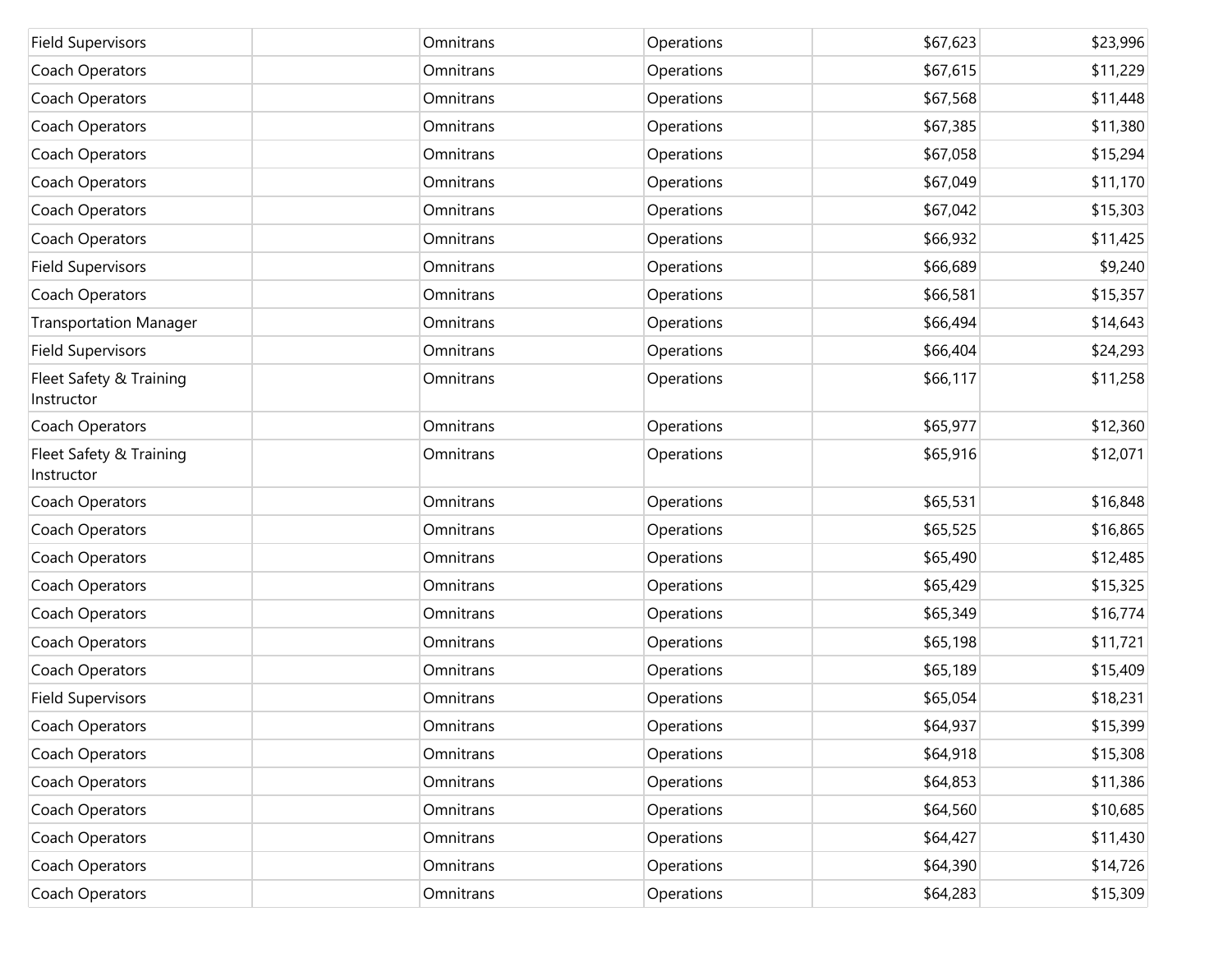| Coach Operators                            | Omnitrans | Operations | \$64,262 | \$17,187 |
|--------------------------------------------|-----------|------------|----------|----------|
| Coach Operators                            | Omnitrans | Operations | \$64,120 | \$11,102 |
| Coach Operators                            | Omnitrans | Operations | \$63,998 | \$15,435 |
| Coach Operators                            | Omnitrans | Operations | \$63,807 | \$12,486 |
| Coach Operators                            | Omnitrans | Operations | \$63,699 | \$19,105 |
| Coach Operators                            | Omnitrans | Operations | \$63,588 | \$17,309 |
| Coach Operators                            | Omnitrans | Operations | \$63,443 | \$15,302 |
| Coach Operators                            | Omnitrans | Operations | \$63,391 | \$11,364 |
| <b>Field Supervisors</b>                   | Omnitrans | Operations | \$63,217 | \$9,091  |
| <b>Field Supervisors</b>                   | Omnitrans | Operations | \$63,188 | \$22,527 |
| Coach Operators                            | Omnitrans | Operations | \$62,797 | \$11,562 |
| Coach Operators                            | Omnitrans | Operations | \$62,660 | \$15,397 |
| Coach Operators                            | Omnitrans | Operations | \$62,548 | \$15,706 |
| Coach Operators                            | Omnitrans | Operations | \$62,487 | \$10,783 |
| <b>Assistant Transportation</b><br>Manager | Omnitrans | Operations | \$62,449 | \$22,456 |
| Coach Operators                            | Omnitrans | Operations | \$62,181 | \$11,371 |
| <b>Field Supervisors</b>                   | Omnitrans | Operations | \$62,046 | \$22,189 |
| Coach Operators                            | Omnitrans | Operations | \$62,027 | \$10,781 |
| Coach Operators                            | Omnitrans | Operations | \$61,886 | \$15,689 |
| Coach Operators                            | Omnitrans | Operations | \$61,861 | \$11,629 |
| Coach Operators                            | Omnitrans | Operations | \$61,782 | \$11,348 |
| Coach Operators                            | Omnitrans | Operations | \$61,782 | \$12,238 |
| Coach Operators                            | Omnitrans | Operations | \$61,776 | \$11,484 |
| Coach Operators                            | Omnitrans | Operations | \$61,564 | \$17,140 |
| Coach Operators                            | Omnitrans | Operations | \$61,474 | \$12,544 |
| Coach Operators                            | Omnitrans | Operations | \$61,360 | \$15,829 |
| Coach Operators                            | Omnitrans | Operations | \$61,317 | \$11,040 |
| Coach Operators                            | Omnitrans | Operations | \$61,247 | \$11,429 |
| Coach Operators                            | Omnitrans | Operations | \$61,137 | \$10,567 |
| Dispatcher                                 | Omnitrans | Operations | \$61,052 | \$11,650 |
| Coach Operators                            | Omnitrans | Operations | \$61,026 | \$8,061  |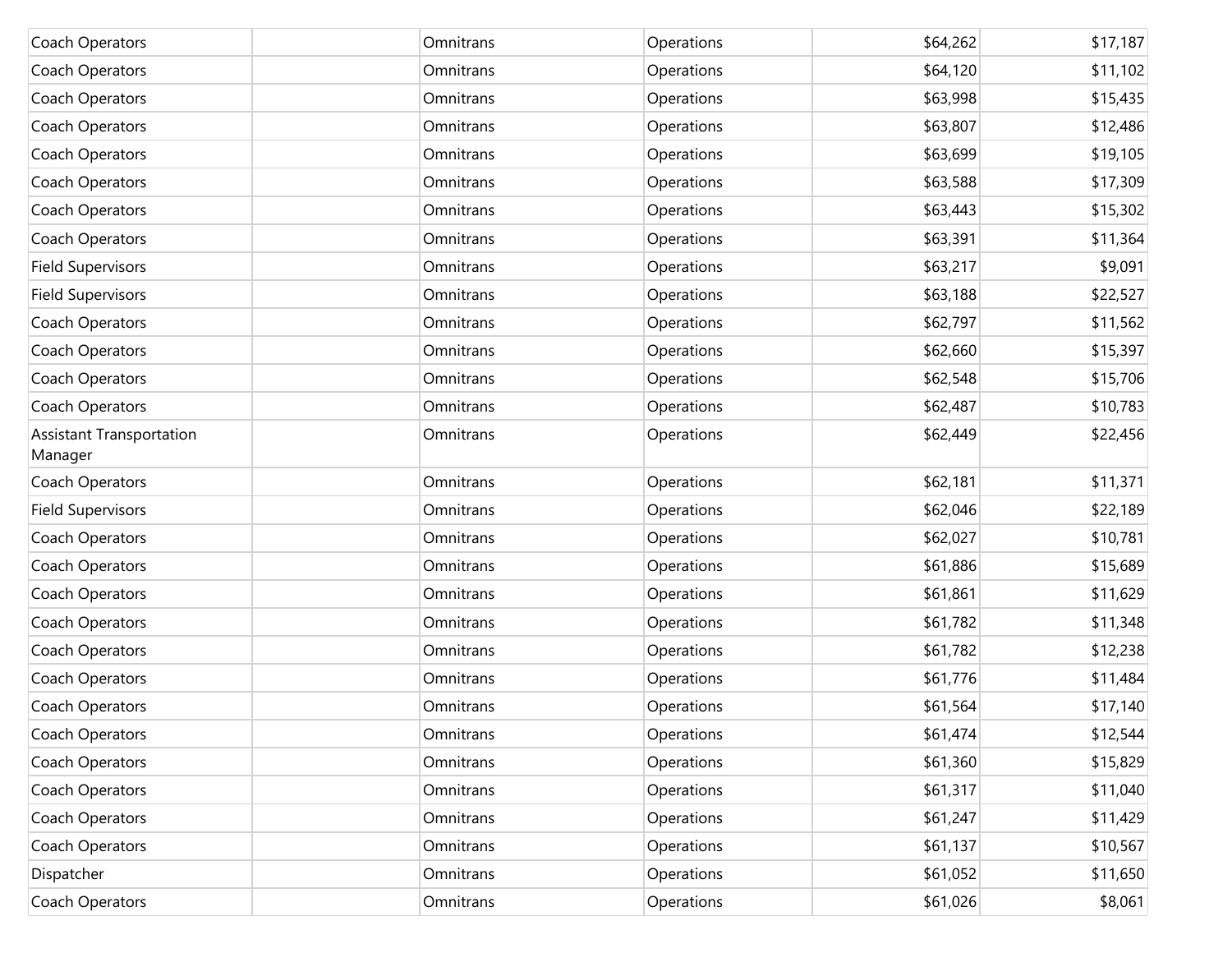| Fleet Safety & Training<br>Instructor | Omnitrans | Operations | \$60,965 | \$12,750 |
|---------------------------------------|-----------|------------|----------|----------|
| Coach Operators                       | Omnitrans | Operations | \$60,934 | \$16,799 |
| Coach Operators                       | Omnitrans | Operations | \$60,917 | \$16,080 |
| Coach Operators                       | Omnitrans | Operations | \$60,867 | \$12,525 |
| Coach Operators                       | Omnitrans | Operations | \$60,607 | \$11,429 |
| Coach Operators                       | Omnitrans | Operations | \$60,527 | \$11,410 |
| <b>Field Supervisors</b>              | Omnitrans | Operations | \$60,515 | \$21,368 |
| Coach Operators                       | Omnitrans | Operations | \$60,498 | \$11,421 |
| Coach Operators                       | Omnitrans | Operations | \$60,311 | \$15,363 |
| Dispatcher                            | Omnitrans | Operations | \$60,304 | \$16,156 |
| Coach Operators                       | Omnitrans | Operations | \$60,266 | \$15,293 |
| Coach Operators                       | Omnitrans | Operations | \$60,243 | \$10,340 |
| Coach Operators                       | Omnitrans | Operations | \$60,177 | \$15,343 |
| Fleet Safety & Training<br>Instructor | Omnitrans | Operations | \$59,968 | \$22,217 |
| Coach Operators                       | Omnitrans | Operations | \$59,903 | \$11,403 |
| Coach Operators                       | Omnitrans | Operations | \$59,903 | \$16,886 |
| Coach Operators                       | Omnitrans | Operations | \$59,737 | \$11,393 |
| Coach Operators                       | Omnitrans | Operations | \$59,641 | \$14,562 |
| Coach Operators                       | Omnitrans | Operations | \$59,421 | \$14,032 |
| Coach Operators                       | Omnitrans | Operations | \$59,348 | \$11,335 |
| Coach Operators                       | Omnitrans | Operations | \$59,339 | \$16,942 |
| Coach Operators                       | Omnitrans | Operations | \$59,310 | \$17,184 |
| Coach Operators                       | Omnitrans | Operations | \$59,288 | \$15,459 |
| Coach Operators                       | Omnitrans | Operations | \$59,237 | \$17,226 |
| Coach Operators                       | Omnitrans | Operations | \$59,225 | \$15,308 |
| Coach Operators                       | Omnitrans | Operations | \$58,738 | \$10,556 |
| Coach Operators                       | Omnitrans | Operations | \$58,730 | \$14,717 |
| Coach Operators                       | Omnitrans | Operations | \$58,727 | \$11,398 |
| Coach Operators                       | Omnitrans | Operations | \$58,617 | \$11,222 |
| Coach Operators                       | Omnitrans | Operations | \$58,546 | \$11,374 |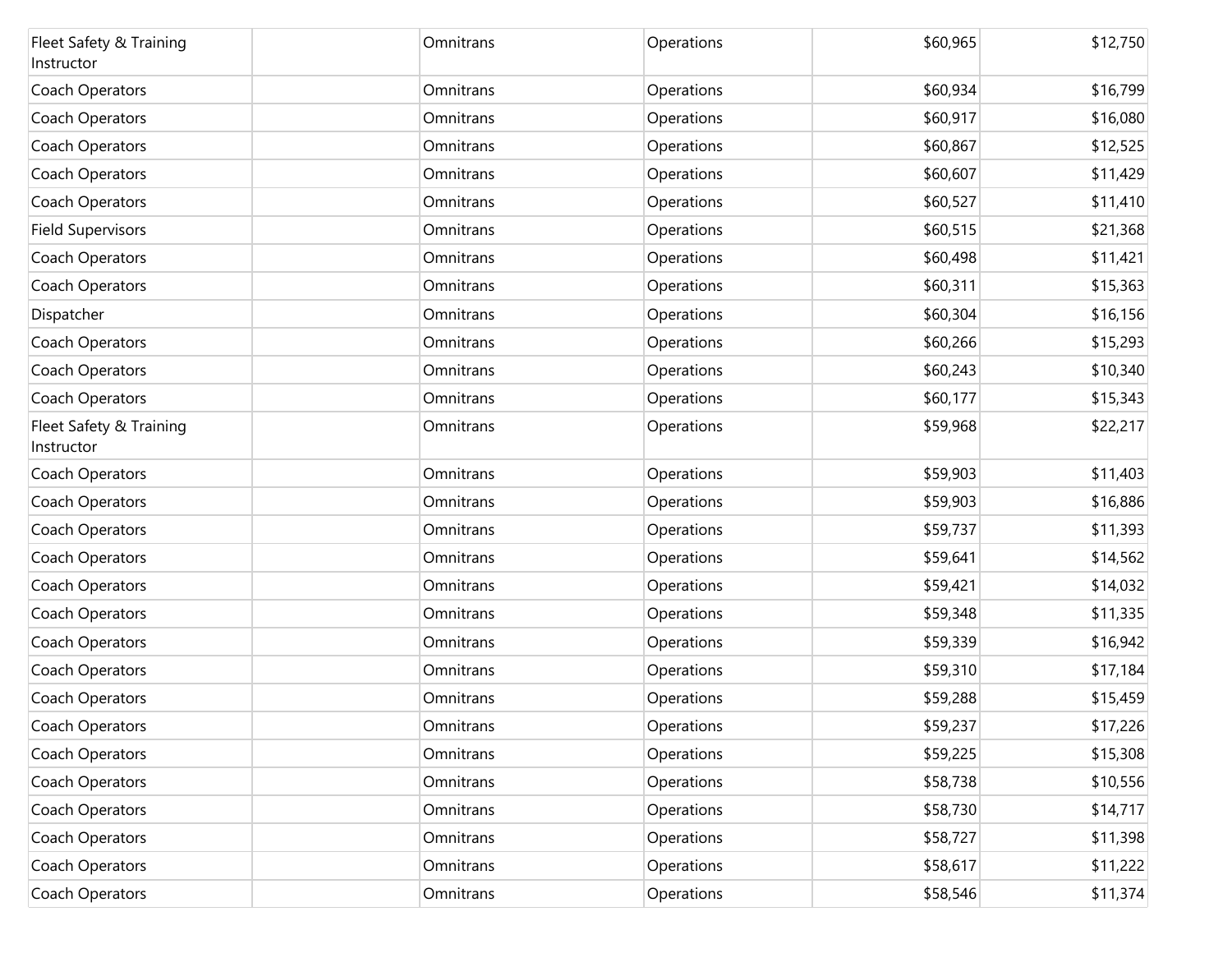| Coach Operators                      | Omnitrans | Operations | \$58,457 | \$15,391 |
|--------------------------------------|-----------|------------|----------|----------|
| Coach Operators                      | Omnitrans | Operations | \$58,448 | \$14,946 |
| Coach Operators                      | Omnitrans | Operations | \$58,300 | \$11,100 |
| Coach Operators                      | Omnitrans | Operations | \$58,164 | \$14,595 |
| Coach Operators                      | Omnitrans | Operations | \$58,039 | \$11,273 |
| Coach Operators                      | Omnitrans | Operations | \$58,011 | \$14,336 |
| Coach Operators                      | Omnitrans | Operations | \$57,919 | \$15,223 |
| Coach Operators                      | Omnitrans | Operations | \$57,887 | \$12,503 |
| Coach Operators                      | Omnitrans | Operations | \$57,798 | \$17,256 |
| <b>Operations - Senior Secretary</b> | Omnitrans | Operations | \$57,716 | \$21,763 |
| Coach Operators                      | Omnitrans | Operations | \$57,648 | \$16,863 |
| Coach Operators                      | Omnitrans | Operations | \$57,391 | \$12,156 |
| Coach Operators                      | Omnitrans | Operations | \$57,378 | \$17,556 |
| Coach Operators                      | Omnitrans | Operations | \$57,220 | \$19,482 |
| Coach Operators                      | Omnitrans | Operations | \$57,096 | \$12,068 |
| Coach Operators                      | Omnitrans | Operations | \$57,073 | \$15,151 |
| Coach Operators                      | Omnitrans | Operations | \$57,024 | \$17,168 |
| Coach Operators                      | Omnitrans | Operations | \$56,792 | \$15,144 |
| Coach Operators                      | Omnitrans | Operations | \$56,759 | \$17,101 |
| Coach Operators                      | Omnitrans | Operations | \$56,758 | \$11,374 |
| Coach Operators                      | Omnitrans | Operations | \$56,707 | \$17,167 |
| Coach Operators                      | Omnitrans | Operations | \$56,656 | \$14,571 |
| Coach Operators                      | Omnitrans | Operations | \$56,649 | \$16,113 |
| Dispatcher                           | Omnitrans | Operations | \$56,645 | \$20,918 |
| Coach Operators                      | Omnitrans | Operations | \$56,575 | \$11,247 |
| Coach Operators                      | Omnitrans | Operations | \$56,552 | \$11,044 |
| Coach Operators                      | Omnitrans | Operations | \$56,418 | \$15,911 |
| Coach Operators                      | Omnitrans | Operations | \$56,406 | \$11,362 |
| Coach Operators                      | Omnitrans | Operations | \$56,289 | \$10,848 |
| Coach Operators                      | Omnitrans | Operations | \$56,228 | \$18,368 |
| Coach Operators                      | Omnitrans | Operations | \$56,187 | \$7,310  |
| Coach Operators                      | Omnitrans | Operations | \$56,177 | \$11,622 |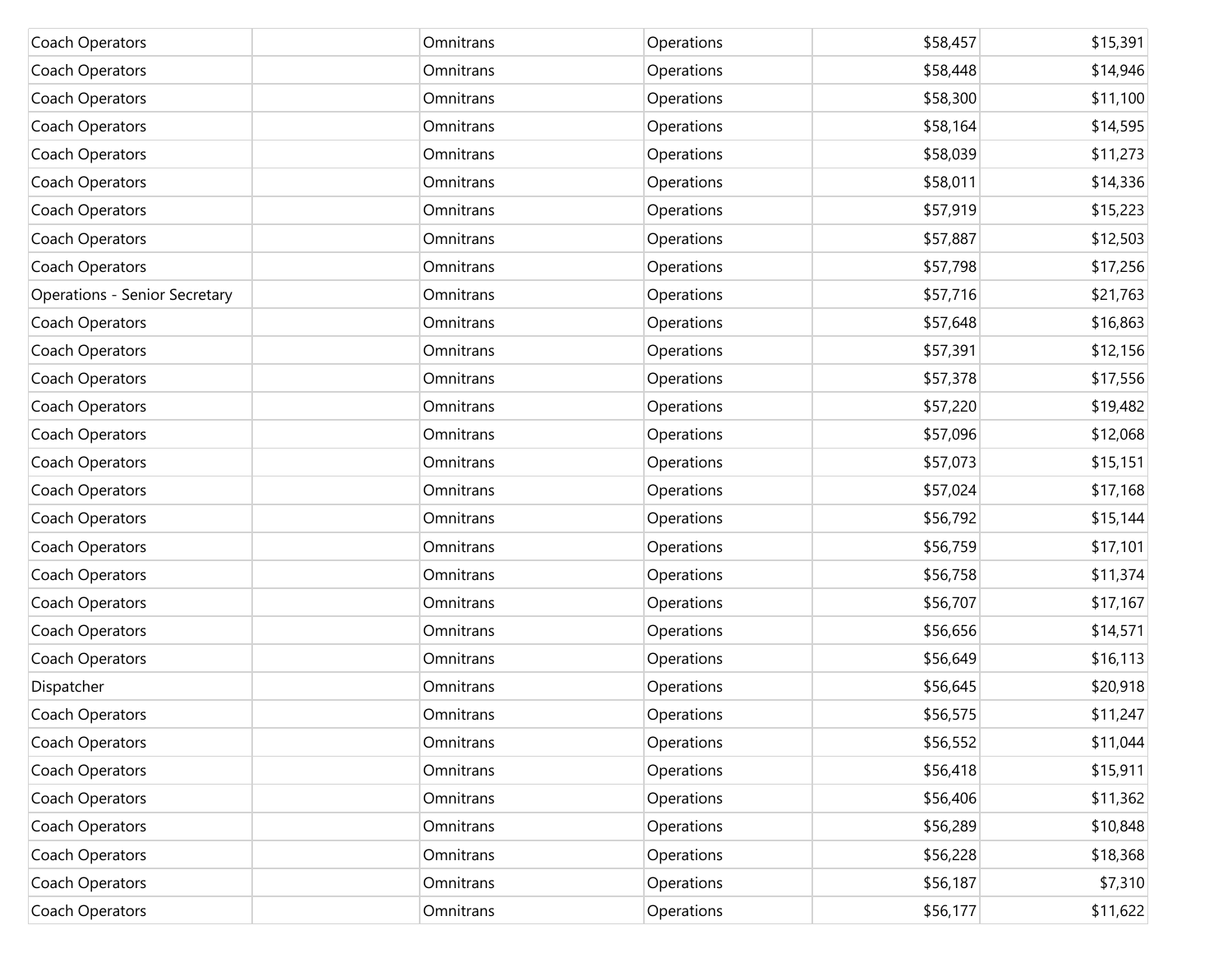| Coach Operators | Omnitrans | Operations | \$56,167 | \$17,884 |
|-----------------|-----------|------------|----------|----------|
| Coach Operators | Omnitrans | Operations | \$56,086 | \$15,262 |
| Coach Operators | Omnitrans | Operations | \$56,032 | \$17,510 |
| Coach Operators | Omnitrans | Operations | \$55,921 | \$10,832 |
| Coach Operators | Omnitrans | Operations | \$55,735 | \$11,356 |
| Coach Operators | Omnitrans | Operations | \$55,641 | \$17,135 |
| Coach Operators | Omnitrans | Operations | \$55,636 | \$14,905 |
| Coach Operators | Omnitrans | Operations | \$55,630 | \$16,853 |
| Coach Operators | Omnitrans | Operations | \$55,427 | \$12,512 |
| Coach Operators | Omnitrans | Operations | \$55,427 | \$15,577 |
| Coach Operators | Omnitrans | Operations | \$55,341 | \$10,746 |
| Coach Operators | Omnitrans | Operations | \$55,337 | \$11,411 |
| Coach Operators | Omnitrans | Operations | \$55,307 | \$15,671 |
| Coach Operators | Omnitrans | Operations | \$55,294 | \$10,495 |
| Coach Operators | Omnitrans | Operations | \$55,246 | \$16,179 |
| Coach Operators | Omnitrans | Operations | \$55,231 | \$11,287 |
| Coach Operators | Omnitrans | Operations | \$55,172 | \$15,276 |
| Coach Operators | Omnitrans | Operations | \$54,999 | \$9,906  |
| Coach Operators | Omnitrans | Operations | \$54,975 | \$10,779 |
| Coach Operators | Omnitrans | Operations | \$54,939 | \$11,996 |
| Coach Operators | Omnitrans | Operations | \$54,704 | \$15,104 |
| Coach Operators | Omnitrans | Operations | \$54,594 | \$7,522  |
| Coach Operators | Omnitrans | Operations | \$54,592 | \$15,199 |
| Coach Operators | Omnitrans | Operations | \$54,589 | \$11,398 |
| Coach Operators | Omnitrans | Operations | \$54,571 | \$11,405 |
| Coach Operators | Omnitrans | Operations | \$54,563 | \$12,516 |
| Coach Operators | Omnitrans | Operations | \$54,554 | \$10,260 |
| Coach Operators | Omnitrans | Operations | \$54,546 | \$11,247 |
| Coach Operators | Omnitrans | Operations | \$54,473 | \$15,015 |
| Coach Operators | Omnitrans | Operations | \$54,414 | \$9,752  |
| Coach Operators | Omnitrans | Operations | \$54,257 | \$7,790  |
| Coach Operators | Omnitrans | Operations | \$54,151 | \$15,620 |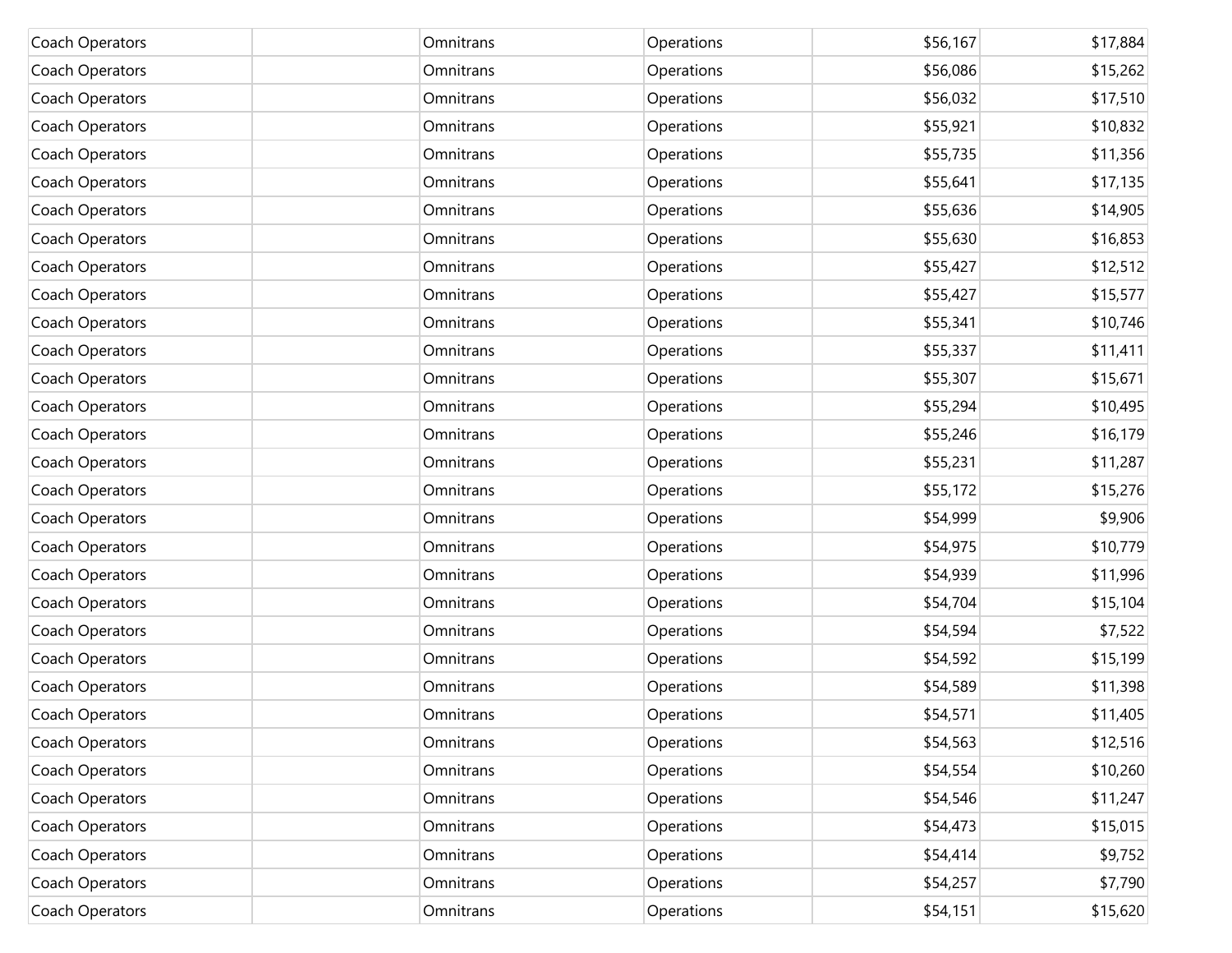| Coach Operators | Omnitrans | Operations | \$54,142 | \$14,817 |
|-----------------|-----------|------------|----------|----------|
| Coach Operators | Omnitrans | Operations | \$54,098 | \$15,311 |
| Coach Operators | Omnitrans | Operations | \$54,057 | \$14,659 |
| Coach Operators | Omnitrans | Operations | \$53,982 | \$8,056  |
| Coach Operators | Omnitrans | Operations | \$53,908 | \$17,189 |
| Coach Operators | Omnitrans | Operations | \$53,828 | \$11,318 |
| Coach Operators | Omnitrans | Operations | \$53,737 | \$15,866 |
| Coach Operators | Omnitrans | Operations | \$53,733 | \$15,295 |
| Coach Operators | Omnitrans | Operations | \$53,611 | \$11,137 |
| Coach Operators | Omnitrans | Operations | \$53,609 | \$19,074 |
| Coach Operators | Omnitrans | Operations | \$53,418 | \$10,308 |
| Coach Operators | Omnitrans | Operations | \$53,406 | \$14,579 |
| Coach Operators | Omnitrans | Operations | \$53,395 | \$10,717 |
| Coach Operators | Omnitrans | Operations | \$53,338 | \$15,280 |
| Coach Operators | Omnitrans | Operations | \$53,228 | \$16,918 |
| Coach Operators | Omnitrans | Operations | \$53,215 | \$15,385 |
| Coach Operators | Omnitrans | Operations | \$53,134 | \$11,397 |
| Coach Operators | Omnitrans | Operations | \$53,127 | \$11,328 |
| Coach Operators | Omnitrans | Operations | \$53,069 | \$14,503 |
| Coach Operators | Omnitrans | Operations | \$53,006 | \$19,057 |
| Coach Operators | Omnitrans | Operations | \$52,915 | \$12,393 |
| Coach Operators | Omnitrans | Operations | \$52,845 | \$11,287 |
| Coach Operators | Omnitrans | Operations | \$52,813 | \$11,376 |
| Coach Operators | Omnitrans | Operations | \$52,773 | \$7,682  |
| Coach Operators | Omnitrans | Operations | \$52,752 | \$16,946 |
| Coach Operators | Omnitrans | Operations | \$52,629 | \$12,414 |
| Coach Operators | Omnitrans | Operations | \$52,610 | \$7,237  |
| Coach Operators | Omnitrans | Operations | \$52,592 | \$14,103 |
| Coach Operators | Omnitrans | Operations | \$52,583 | \$11,190 |
| Coach Operators | Omnitrans | Operations | \$52,477 | \$19,021 |
| Coach Operators | Omnitrans | Operations | \$52,462 | \$19,158 |
| Coach Operators | Omnitrans | Operations | \$52,453 | \$13,303 |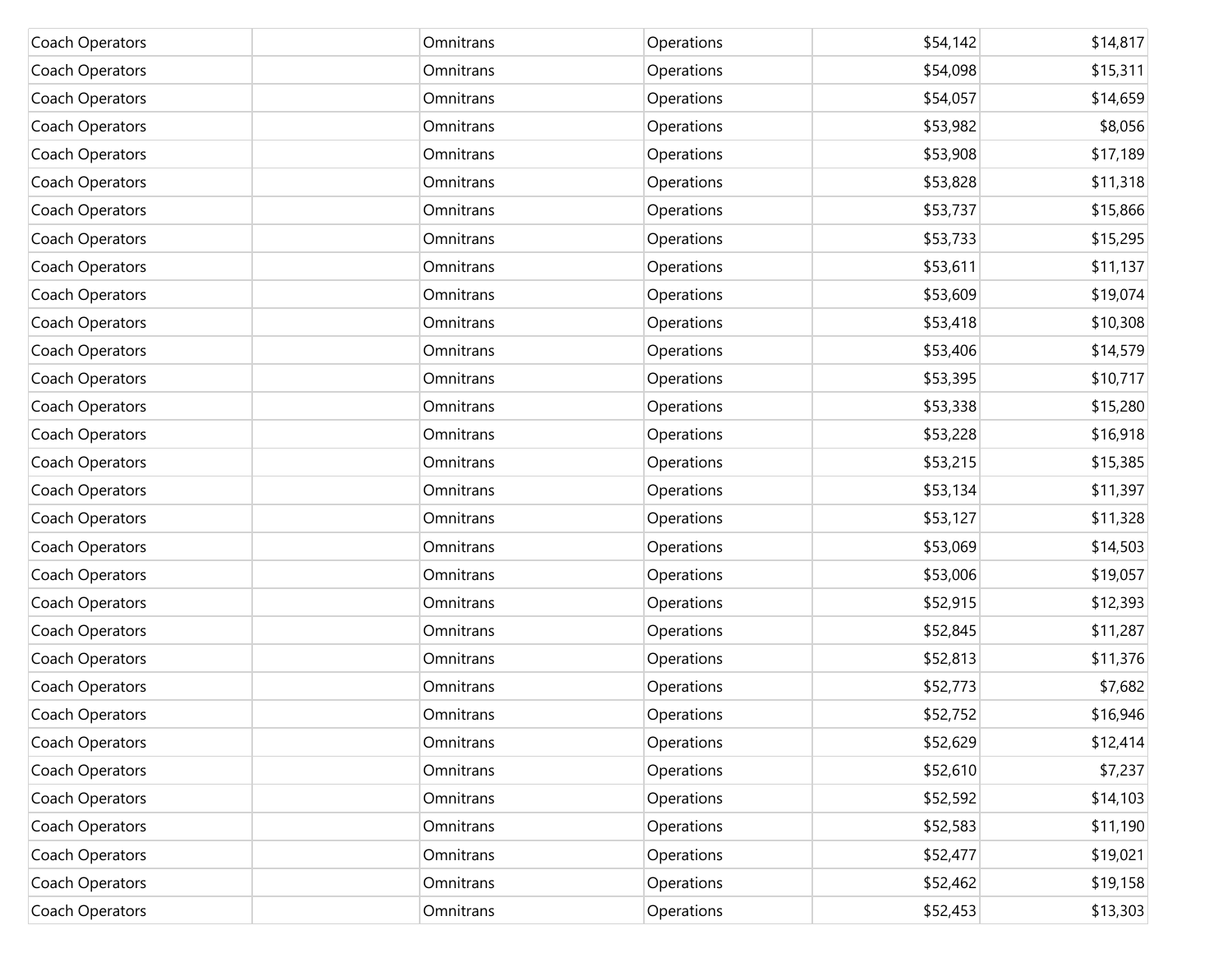| Coach Operators | Omnitrans | Operations | \$52,396 | \$12,506 |
|-----------------|-----------|------------|----------|----------|
| Coach Operators | Omnitrans | Operations | \$52,318 | \$11,370 |
| Coach Operators | Omnitrans | Operations | \$52,142 | \$15,029 |
| Coach Operators | Omnitrans | Operations | \$52,096 | \$11,269 |
| Coach Operators | Omnitrans | Operations | \$52,067 | \$15,215 |
| Coach Operators | Omnitrans | Operations | \$52,030 | \$9,595  |
| Coach Operators | Omnitrans | Operations | \$52,014 | \$17,143 |
| Coach Operators | Omnitrans | Operations | \$51,981 | \$15,275 |
| Coach Operators | Omnitrans | Operations | \$51,939 | \$10,433 |
| Coach Operators | Omnitrans | Operations | \$51,927 | \$10,764 |
| Coach Operators | Omnitrans | Operations | \$51,857 | \$15,248 |
| Coach Operators | Omnitrans | Operations | \$51,807 | \$11,248 |
| Coach Operators | Omnitrans | Operations | \$51,713 | \$16,424 |
| Coach Operators | Omnitrans | Operations | \$51,553 | \$11,091 |
| Coach Operators | Omnitrans | Operations | \$51,421 | \$16,110 |
| Coach Operators | Omnitrans | Operations | \$51,406 | \$16,838 |
| Coach Operators | Omnitrans | Operations | \$51,388 | \$15,226 |
| Coach Operators | Omnitrans | Operations | \$51,387 | \$16,884 |
| Coach Operators | Omnitrans | Operations | \$51,353 | \$15,221 |
| Coach Operators | Omnitrans | Operations | \$51,300 | \$14,575 |
| Coach Operators | Omnitrans | Operations | \$51,288 | \$11,396 |
| Coach Operators | Omnitrans | Operations | \$50,994 | \$16,380 |
| Coach Operators | Omnitrans | Operations | \$50,926 | \$14,320 |
| Coach Operators | Omnitrans | Operations | \$50,900 | \$14,500 |
| Coach Operators | Omnitrans | Operations | \$50,788 | \$11,257 |
| Coach Operators | Omnitrans | Operations | \$50,717 | \$16,865 |
| Coach Operators | Omnitrans | Operations | \$50,667 | \$15,263 |
| Coach Operators | Omnitrans | Operations | \$50,599 | \$16,824 |
| Coach Operators | Omnitrans | Operations | \$50,567 | \$10,767 |
| Coach Operators | Omnitrans | Operations | \$50,541 | \$10,166 |
| Coach Operators | Omnitrans | Operations | \$50,491 | \$10,304 |
| Coach Operators | Omnitrans | Operations | \$50,468 | \$16,814 |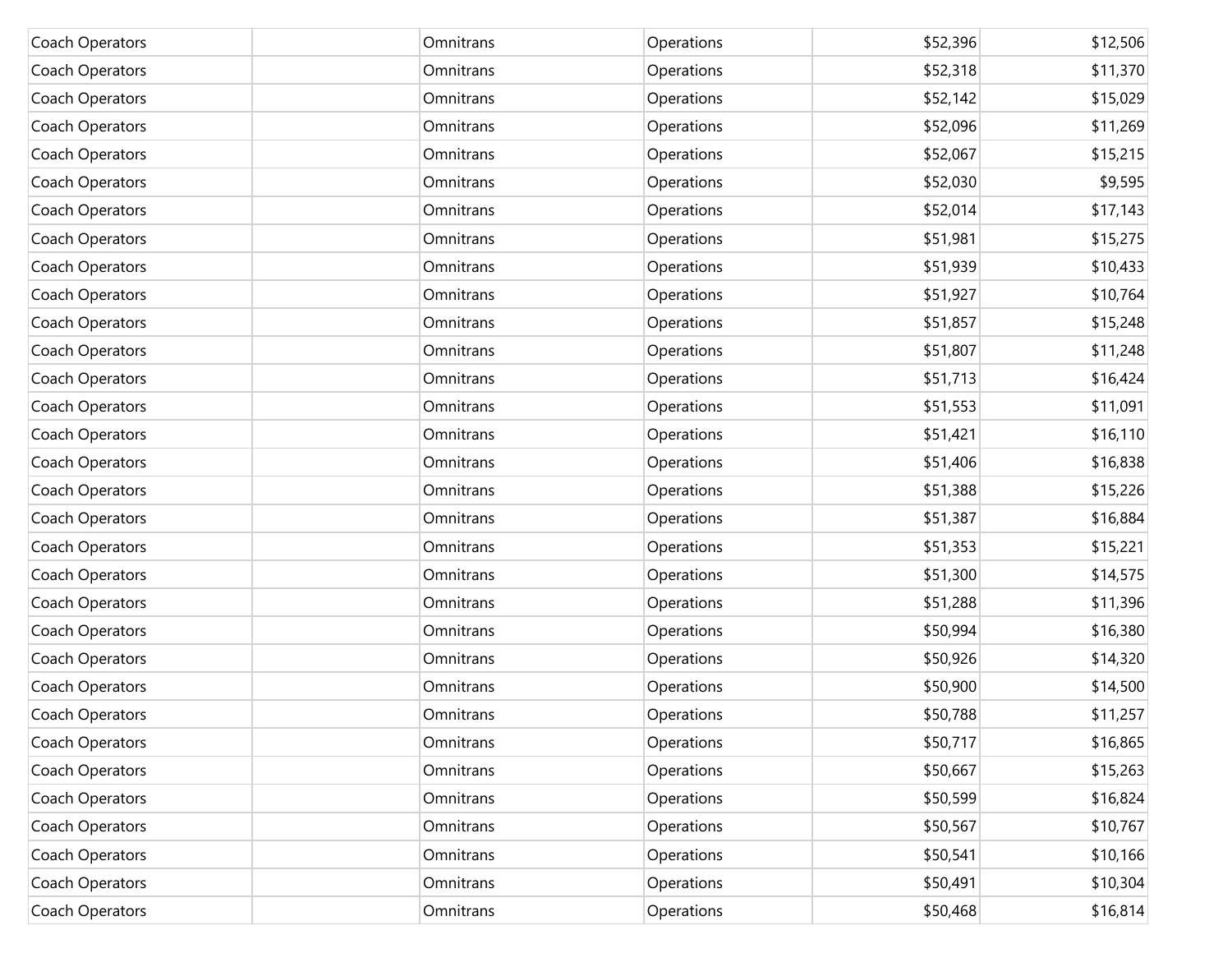| Coach Operators          | Omnitrans | Operations | \$50,295 | \$10,966 |
|--------------------------|-----------|------------|----------|----------|
| Coach Operators          | Omnitrans | Operations | \$50,255 | \$16,851 |
| Coach Operators          | Omnitrans | Operations | \$50,163 | \$10,863 |
| Coach Operators          | Omnitrans | Operations | \$50,145 | \$8,261  |
| Coach Operators          | Omnitrans | Operations | \$50,070 | \$10,633 |
| Coach Operators          | Omnitrans | Operations | \$50,047 | \$10,533 |
| Coach Operators          | Omnitrans | Operations | \$50,033 | \$9,982  |
| Coach Operators          | Omnitrans | Operations | \$50,015 | \$10,360 |
| Coach Operators          | Omnitrans | Operations | \$50,013 | \$13,071 |
| Coach Operators          | Omnitrans | Operations | \$49,987 | \$7,401  |
| Coach Operators          | Omnitrans | Operations | \$49,722 | \$7,473  |
| Coach Operators          | Omnitrans | Operations | \$49,646 | \$7,401  |
| Coach Operators          | Omnitrans | Operations | \$49,608 | \$10,855 |
| Coach Operators          | Omnitrans | Operations | \$49,453 | \$7,968  |
| Coach Operators          | Omnitrans | Operations | \$49,157 | \$14,846 |
| Coach Operators          | Omnitrans | Operations | \$49,065 | \$7,278  |
| Coach Operators          | Omnitrans | Operations | \$49,037 | \$14,823 |
| Coach Operators          | Omnitrans | Operations | \$48,894 | \$16,969 |
| Coach Operators          | Omnitrans | Operations | \$48,843 | \$8,221  |
| Coach Operators          | Omnitrans | Operations | \$48,810 | \$10,494 |
| <b>Field Supervisors</b> | Omnitrans | Operations | \$48,801 | \$25,270 |
| Coach Operators          | Omnitrans | Operations | \$48,783 | \$14,984 |
| Coach Operators          | Omnitrans | Operations | \$48,573 | \$10,255 |
| Coach Operators          | Omnitrans | Operations | \$48,454 | \$14,144 |
| Coach Operators          | Omnitrans | Operations | \$48,433 | \$10,122 |
| Coach Operators          | Omnitrans | Operations | \$48,404 | \$14,418 |
| Coach Operators          | Omnitrans | Operations | \$48,328 | \$18,640 |
| Coach Operators          | Omnitrans | Operations | \$48,176 | \$15,005 |
| Coach Operators          | Omnitrans | Operations | \$47,940 | \$16,764 |
| Coach Operators          | Omnitrans | Operations | \$47,860 | \$10,212 |
| Coach Operators          | Omnitrans | Operations | \$47,856 | \$10,603 |
| Coach Operators          | Omnitrans | Operations | \$47,840 | \$6,703  |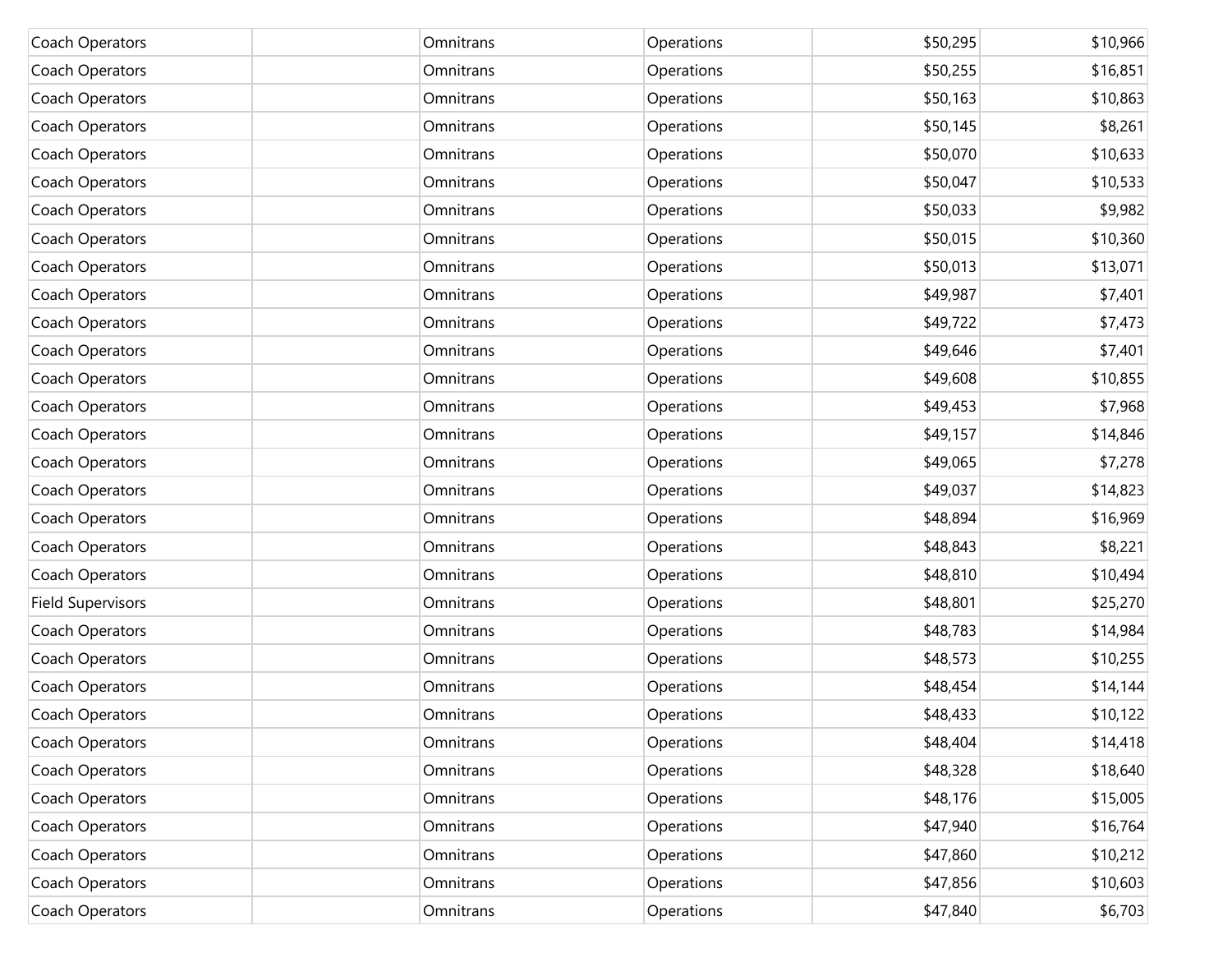| Coach Operators | Omnitrans | Operations | \$47,594 | \$16,213 |
|-----------------|-----------|------------|----------|----------|
| Coach Operators | Omnitrans | Operations | \$47,524 | \$10,008 |
| Coach Operators | Omnitrans | Operations | \$47,424 | \$14,469 |
| Coach Operators | Omnitrans | Operations | \$47,323 | \$14,737 |
| Coach Operators | Omnitrans | Operations | \$47,225 | \$14,729 |
| Coach Operators | Omnitrans | Operations | \$47,127 | \$14,958 |
| Coach Operators | Omnitrans | Operations | \$47,056 | \$18,893 |
| Coach Operators | Omnitrans | Operations | \$47,028 | \$14,302 |
| Coach Operators | Omnitrans | Operations | \$46,777 | \$14,823 |
| Coach Operators | Omnitrans | Operations | \$46,720 | \$11,765 |
| Coach Operators | Omnitrans | Operations | \$46,632 | \$10,569 |
| Coach Operators | Omnitrans | Operations | \$46,607 | \$16,877 |
| Coach Operators | Omnitrans | Operations | \$46,519 | \$14,920 |
| Coach Operators | Omnitrans | Operations | \$46,349 | \$10,236 |
| Coach Operators | Omnitrans | Operations | \$46,346 | \$10,514 |
| Coach Operators | Omnitrans | Operations | \$46,214 | \$16,479 |
| Coach Operators | Omnitrans | Operations | \$46,195 | \$7,079  |
| Coach Operators | Omnitrans | Operations | \$46,122 | \$10,620 |
| Coach Operators | Omnitrans | Operations | \$46,060 | \$16,018 |
| Coach Operators | Omnitrans | Operations | \$46,039 | \$18,632 |
| Coach Operators | Omnitrans | Operations | \$45,893 | \$10,141 |
| Coach Operators | Omnitrans | Operations | \$45,880 | \$16,821 |
| Coach Operators | Omnitrans | Operations | \$45,790 | \$10,577 |
| Coach Operators | Omnitrans | Operations | \$45,582 | \$10,609 |
| Coach Operators | Omnitrans | Operations | \$45,558 | \$14,400 |
| Coach Operators | Omnitrans | Operations | \$45,533 | \$19,025 |
| Coach Operators | Omnitrans | Operations | \$44,821 | \$5,910  |
| Coach Operators | Omnitrans | Operations | \$44,670 | \$14,358 |
| Coach Operators | Omnitrans | Operations | \$44,528 | \$14,588 |
| Coach Operators | Omnitrans | Operations | \$44,401 | \$10,594 |
| Coach Operators | Omnitrans | Operations | \$44,235 | \$5,638  |
| Coach Operators | Omnitrans | Operations | \$44,108 | \$14,102 |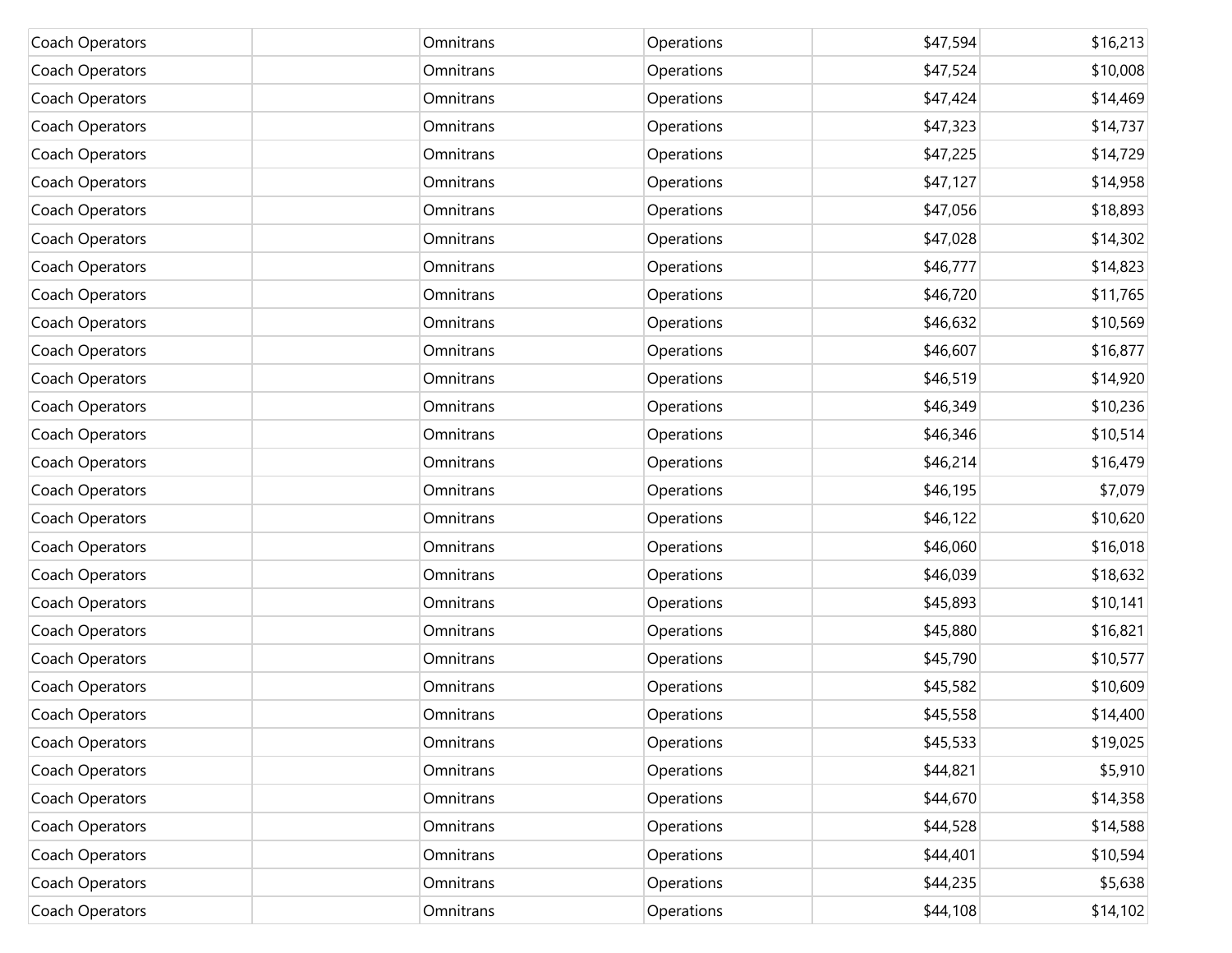| Coach Operators                      | Omnitrans | Operations | \$43,659 | \$14,337 |
|--------------------------------------|-----------|------------|----------|----------|
| Coach Operators                      | Omnitrans | Operations | \$43,616 | \$6,899  |
| Coach Operators                      | Omnitrans | Operations | \$43,522 | \$16,537 |
| Coach Operators                      | Omnitrans | Operations | \$43,453 | \$15,379 |
| Coach Operators                      | Omnitrans | Operations | \$43,324 | \$16,090 |
| Coach Operators                      | Omnitrans | Operations | \$43,199 | \$7,956  |
| Coach Operators                      | Omnitrans | Operations | \$43,165 | \$6,264  |
| Coach Operators                      | Omnitrans | Operations | \$42,977 | \$13,413 |
| Coach Operators                      | Omnitrans | Operations | \$42,974 | \$5,002  |
| Coach Operators                      | Omnitrans | Operations | \$42,968 | \$13,578 |
| Coach Operators                      | Omnitrans | Operations | \$42,679 | \$10,246 |
| Coach Operators                      | Omnitrans | Operations | \$42,096 | \$10,391 |
| Coach Operators                      | Omnitrans | Operations | \$41,956 | \$6,805  |
| Coach Operators                      | Omnitrans | Operations | \$41,911 | \$9,749  |
| Coach Operators                      | Omnitrans | Operations | \$41,795 | \$12,433 |
| <b>Transportation Manager</b>        | Omnitrans | Operations | \$41,736 | \$6,783  |
| Coach Operators                      | Omnitrans | Operations | \$41,142 | \$14,329 |
| Coach Operators                      | Omnitrans | Operations | \$41,052 | \$14,012 |
| Coach Operators                      | Omnitrans | Operations | \$40,957 | \$15,877 |
| Coach Operators                      | Omnitrans | Operations | \$40,627 | \$9,919  |
| Coach Operators                      | Omnitrans | Operations | \$40,509 | \$14,122 |
| Coach Operators                      | Omnitrans | Operations | \$40,501 | \$5,105  |
| Coach Operators                      | Omnitrans | Operations | \$40,196 | \$15,819 |
| Coach Operators                      | Omnitrans | Operations | \$40,019 | \$11,267 |
| Administrative Clerk -<br>Operations | Omnitrans | Operations | \$39,927 | \$6,852  |
| Coach Operators                      | Omnitrans | Operations | \$39,734 | \$12,820 |
| Coach Operators                      | Omnitrans | Operations | \$39,721 | \$10,928 |
| Coach Operators                      | Omnitrans | Operations | \$39,692 | \$10,988 |
| Coach Operators                      | Omnitrans | Operations | \$39,534 | \$9,914  |
| Administrative Clerk -<br>Operations | Omnitrans | Operations | \$39,301 | \$6,789  |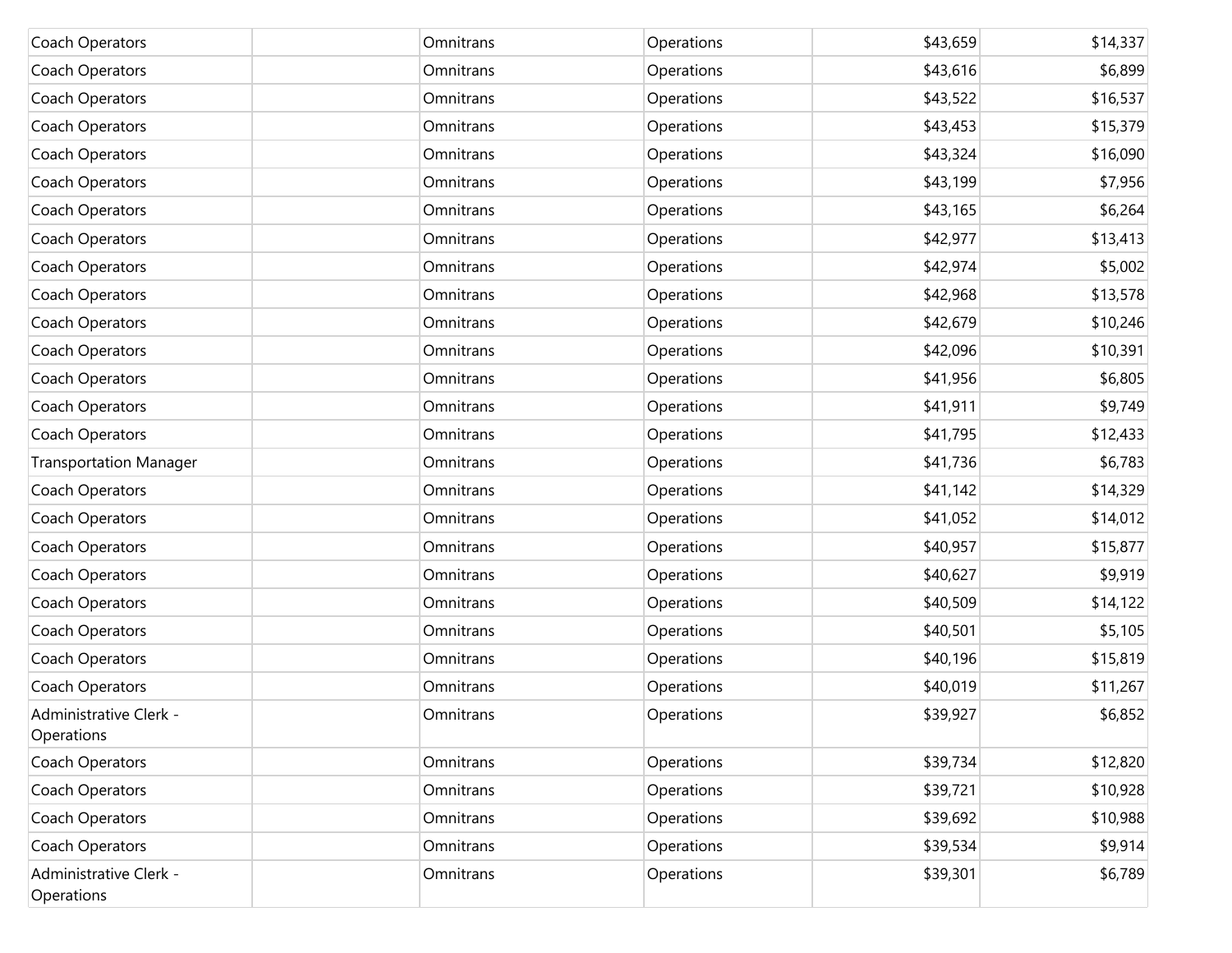| Coach Operators | Omnitrans | Operations | \$39,168 | \$7,368  |
|-----------------|-----------|------------|----------|----------|
| Coach Operators | Omnitrans | Operations | \$39,016 | \$13,823 |
| Coach Operators | Omnitrans | Operations | \$38,883 | \$16,112 |
| Coach Operators | Omnitrans | Operations | \$38,771 | \$10,188 |
| Coach Operators | Omnitrans | Operations | \$38,230 | \$15,909 |
| Coach Operators | Omnitrans | Operations | \$38,215 | \$11,195 |
| Coach Operators | Omnitrans | Operations | \$38,085 | \$13,843 |
| Coach Operators | Omnitrans | Operations | \$37,396 | \$14,003 |
| Coach Operators | Omnitrans | Operations | \$37,235 | \$15,355 |
| Coach Operators | Omnitrans | Operations | \$37,093 | \$7,879  |
| Coach Operators | Omnitrans | Operations | \$36,789 | \$9,836  |
| Coach Operators | Omnitrans | Operations | \$36,712 | \$9,693  |
| Coach Operators | Omnitrans | Operations | \$36,363 | \$9,856  |
| Coach Operators | Omnitrans | Operations | \$36,313 | \$15,720 |
| Coach Operators | Omnitrans | Operations | \$36,302 | \$9,728  |
| Coach Operators | Omnitrans | Operations | \$36,167 | \$6,055  |
| Coach Operators | Omnitrans | Operations | \$35,977 | \$9,695  |
| Coach Operators | Omnitrans | Operations | \$35,813 | \$6,972  |
| Coach Operators | Omnitrans | Operations | \$35,245 | \$9,183  |
| Coach Operators | Omnitrans | Operations | \$35,212 | \$5,798  |
| Coach Operators | Omnitrans | Operations | \$35,101 | \$4,920  |
| Coach Operators | Omnitrans | Operations | \$33,990 | \$5,473  |
| Coach Operators | Omnitrans | Operations | \$33,403 | \$15,327 |
| Coach Operators | Omnitrans | Operations | \$33,344 | \$11,458 |
| Coach Operators | Omnitrans | Operations | \$32,973 | \$10,526 |
| Coach Operators | Omnitrans | Operations | \$32,039 | \$7,884  |
| Coach Operators | Omnitrans | Operations | \$31,992 | \$5,795  |
| Coach Operators | Omnitrans | Operations | \$31,494 | \$4,764  |
| Coach Operators | Omnitrans | Operations | \$31,111 | \$5,123  |
| Coach Operators | Omnitrans | Operations | \$30,342 | \$4,376  |
| Coach Operators | Omnitrans | Operations | \$30,307 | \$7,601  |
| Coach Operators | Omnitrans | Operations | \$29,804 | \$3,872  |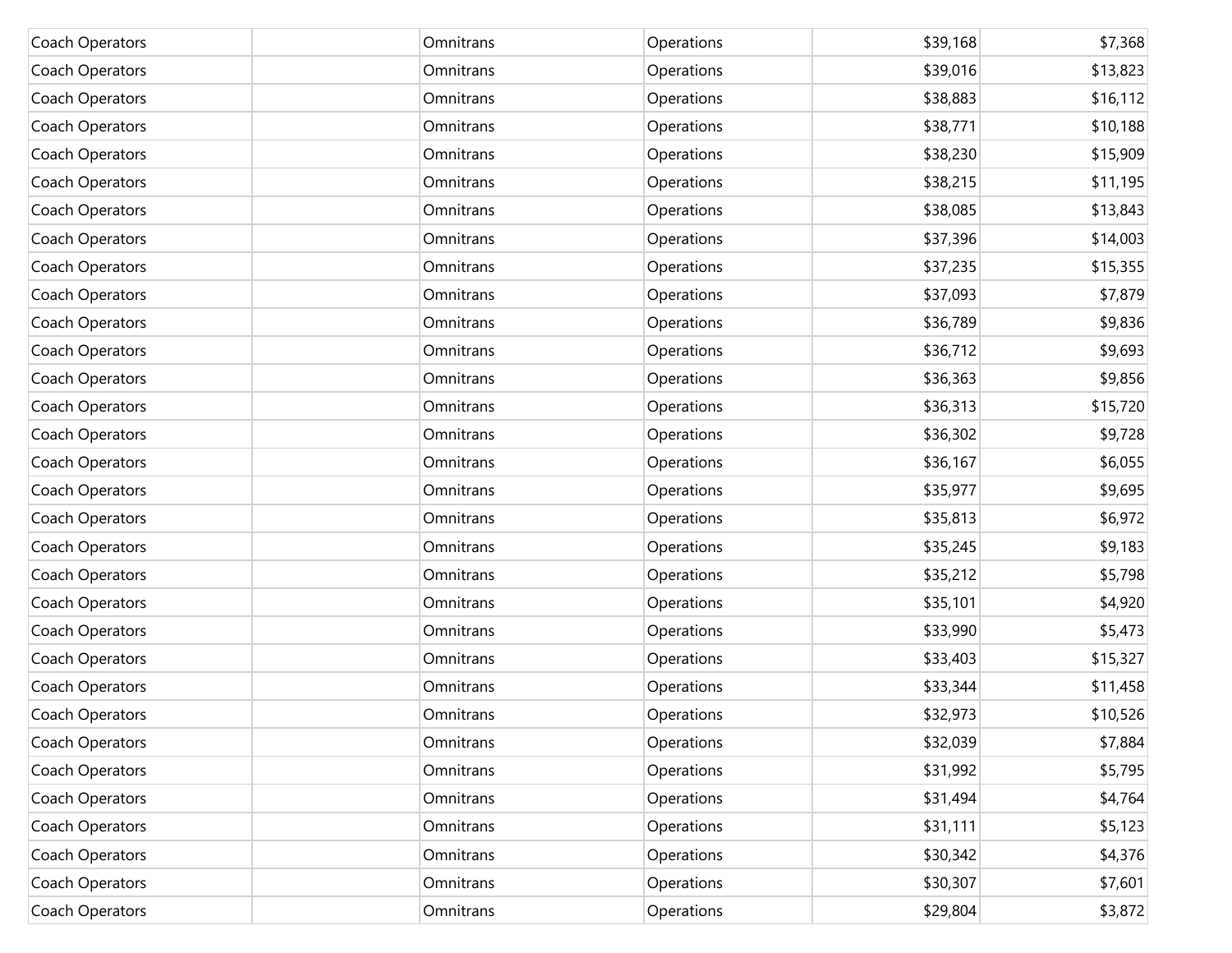| Coach Operators | Omnitrans | Operations | \$29,769 | \$8,916  |
|-----------------|-----------|------------|----------|----------|
| Coach Operators | Omnitrans | Operations | \$29,561 | \$5,250  |
| Coach Operators | Omnitrans | Operations | \$29,383 | \$4,548  |
| Coach Operators | Omnitrans | Operations | \$29,193 | \$12,737 |
| Coach Operators | Omnitrans | Operations | \$29,107 | \$14,222 |
| Coach Operators | Omnitrans | Operations | \$28,820 | \$9,040  |
| Coach Operators | Omnitrans | Operations | \$28,739 | \$13,117 |
| Coach Operators | Omnitrans | Operations | \$27,205 | \$3,770  |
| Coach Operators | Omnitrans | Operations | \$26,350 | \$11,387 |
| Coach Operators | Omnitrans | Operations | \$26,068 | \$6,908  |
| Coach Operators | Omnitrans | Operations | \$25,874 | \$8,432  |
| Coach Operators | Omnitrans | Operations | \$25,050 | \$875    |
| Coach Operators | Omnitrans | Operations | \$24,669 | \$8,186  |
| Coach Operators | Omnitrans | Operations | \$24,494 | \$4,220  |
| Coach Operators | Omnitrans | Operations | \$23,893 | \$5,494  |
| Coach Operators | Omnitrans | Operations | \$23,820 | \$10,141 |
| Coach Operators | Omnitrans | Operations | \$23,670 | \$4,140  |
| Coach Operators | Omnitrans | Operations | \$23,664 | \$4,919  |
| Coach Operators | Omnitrans | Operations | \$23,637 | \$4,249  |
| Coach Operators | Omnitrans | Operations | \$23,622 | \$12,596 |
| Coach Operators | Omnitrans | Operations | \$23,568 | \$3,480  |
| Coach Operators | Omnitrans | Operations | \$23,324 | \$12,550 |
| Coach Operators | Omnitrans | Operations | \$22,274 | \$7,669  |
| Coach Operators | Omnitrans | Operations | \$22,212 | \$4,259  |
| Coach Operators | Omnitrans | Operations | \$22,210 | \$16,324 |
| Coach Operators | Omnitrans | Operations | \$22,086 | \$4,313  |
| Coach Operators | Omnitrans | Operations | \$21,760 | \$3,745  |
| Coach Operators | Omnitrans | Operations | \$21,671 | \$12,049 |
| Coach Operators | Omnitrans | Operations | \$21,559 | \$9,394  |
| Coach Operators | Omnitrans | Operations | \$21,195 | \$8,182  |
| Coach Operators | Omnitrans | Operations | \$20,629 | \$3,734  |
| Coach Operators | Omnitrans | Operations | \$20,229 | \$625    |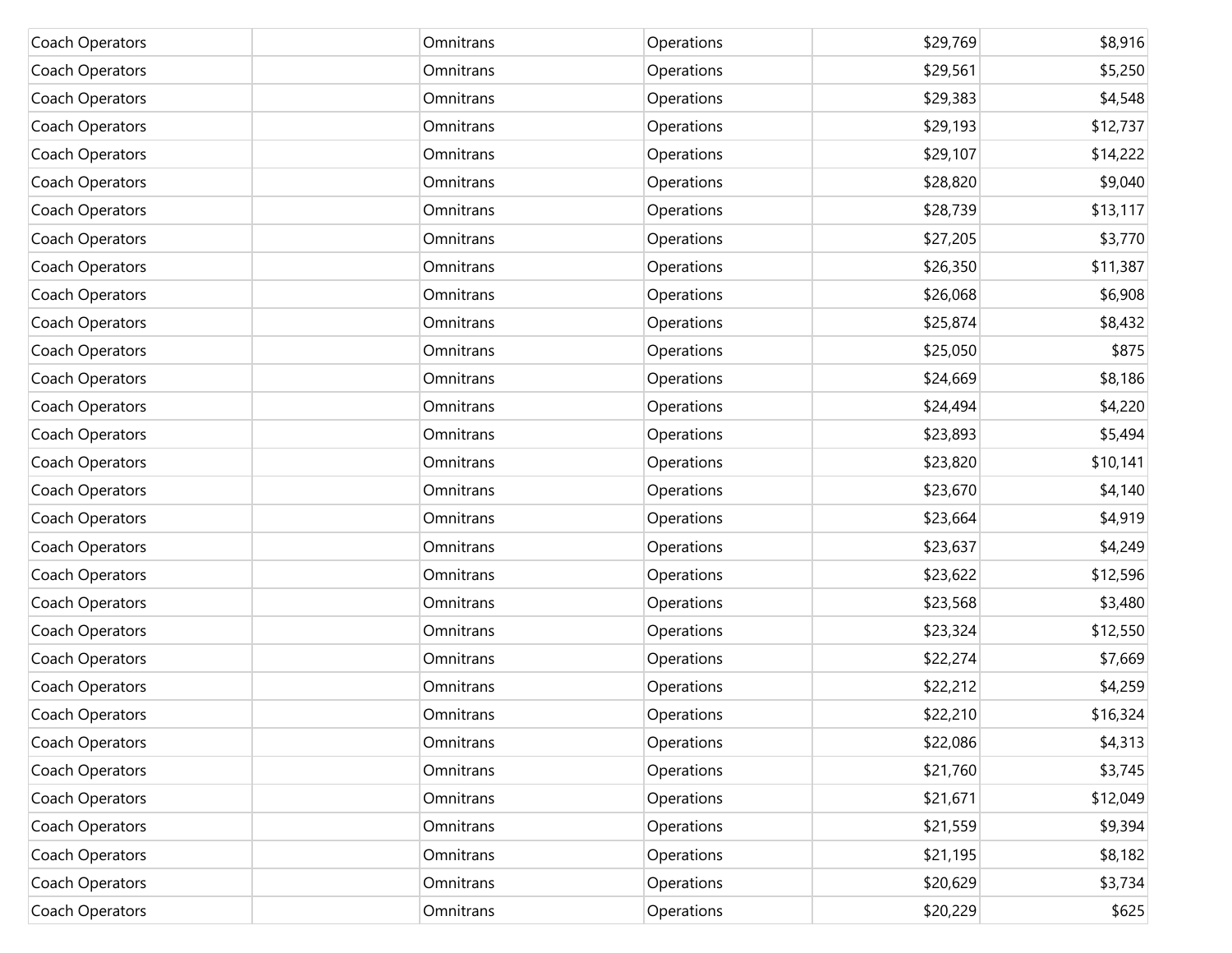| Coach Operators                      | Omnitrans | Operations | \$20,100 | \$6,681  |
|--------------------------------------|-----------|------------|----------|----------|
| Administrative Clerk -<br>Operations | Omnitrans | Operations | \$19,747 | \$5,055  |
| Coach Operators                      | Omnitrans | Operations | \$19,534 | \$3,754  |
| Coach Operators                      | Omnitrans | Operations | \$19,248 | \$8,556  |
| Coach Operators                      | Omnitrans | Operations | \$19,124 | \$3,826  |
| Coach Operators                      | Omnitrans | Operations | \$19,072 | \$3,796  |
| Coach Operators                      | Omnitrans | Operations | \$17,758 | \$5,183  |
| Coach Operators                      | Omnitrans | Operations | \$16,619 | \$3,100  |
| Coach Operators                      | Omnitrans | Operations | \$16,341 | \$3,092  |
| Coach Operators                      | Omnitrans | Operations | \$16,336 | \$2,937  |
| Coach Operators                      | Omnitrans | Operations | \$16,208 | \$4,240  |
| Coach Operators                      | Omnitrans | Operations | \$16,105 | \$3,331  |
| Coach Operators                      | Omnitrans | Operations | \$16,046 | \$2,351  |
| Coach Operators                      | Omnitrans | Operations | \$16,028 | \$4,315  |
| Coach Operators                      | Omnitrans | Operations | \$15,609 | \$0      |
| Coach Operators                      | Omnitrans | Operations | \$15,586 | \$2,265  |
| Coach Operators                      | Omnitrans | Operations | \$15,560 | \$2,158  |
| Coach Operators                      | Omnitrans | Operations | \$15,478 | \$7,616  |
| Coach Operators                      | Omnitrans | Operations | \$15,293 | \$13,346 |
| Coach Operators                      | Omnitrans | Operations | \$15,156 | \$2,254  |
| Coach Operators                      | Omnitrans | Operations | \$14,551 | \$15,430 |
| Coach Operators                      | Omnitrans | Operations | \$14,387 | \$4,478  |
| Coach Operators                      | Omnitrans | Operations | \$14,233 | \$13,072 |
| <b>Director Of Operations</b>        | Omnitrans | Operations | \$14,140 | \$1,371  |
| Coach Operators                      | Omnitrans | Operations | \$13,819 | \$12,650 |
| Coach Operators                      | Omnitrans | Operations | \$13,185 | \$2,441  |
| Coach Operators                      | Omnitrans | Operations | \$13,184 | \$1,454  |
| Coach Operators                      | Omnitrans | Operations | \$13,136 | \$13,072 |
| Coach Operators                      | Omnitrans | Operations | \$12,949 | \$2,854  |
| Coach Operators                      | Omnitrans | Operations | \$12,753 | \$3,177  |
| Coach Operators                      | Omnitrans | Operations | \$12,567 | \$12,686 |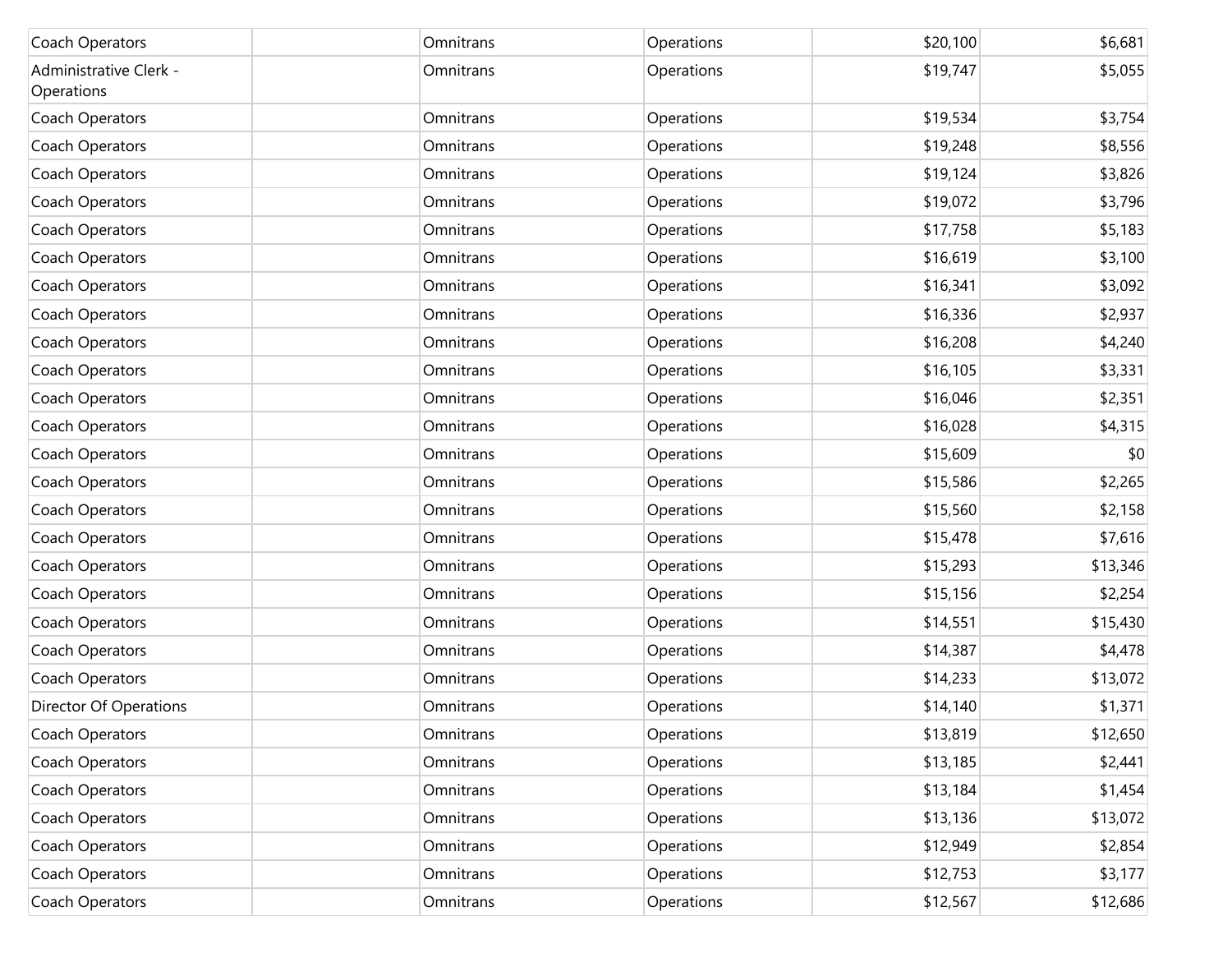| Coach Operators | Omnitrans | Operations | \$12,264 | \$2,487  |
|-----------------|-----------|------------|----------|----------|
| Coach Operators | Omnitrans | Operations | \$12,003 | \$5,482  |
| Coach Operators | Omnitrans | Operations | \$11,987 | \$2,716  |
| Coach Operators | Omnitrans | Operations | \$11,804 | \$3,172  |
| Coach Operators | Omnitrans | Operations | \$11,638 | \$2,279  |
| Coach Operators | Omnitrans | Operations | \$11,427 | \$2,642  |
| Coach Operators | Omnitrans | Operations | \$11,340 | \$1,583  |
| Coach Operators | Omnitrans | Operations | \$11,337 | \$11,202 |
| Coach Operators | Omnitrans | Operations | \$11,265 | \$2,829  |
| Coach Operators | Omnitrans | Operations | \$11,229 | \$1,777  |
| Coach Operators | Omnitrans | Operations | \$11,190 | \$1,908  |
| Coach Operators | Omnitrans | Operations | \$11,156 | \$1,422  |
| Coach Operators | Omnitrans | Operations | \$10,679 | \$1,578  |
| Coach Operators | Omnitrans | Operations | \$10,656 | \$1,429  |
| Coach Operators | Omnitrans | Operations | \$10,230 | \$8,151  |
| Coach Operators | Omnitrans | Operations | \$10,228 | \$1,792  |
| Coach Operators | Omnitrans | Operations | \$10,203 | \$1,130  |
| Coach Operators | Omnitrans | Operations | \$10,106 | \$7,489  |
| Coach Operators | Omnitrans | Operations | \$10,038 | \$1,450  |
| Coach Operators | Omnitrans | Operations | \$9,935  | \$10,105 |
| Coach Operators | Omnitrans | Operations | \$9,884  | \$1,557  |
| Coach Operators | Omnitrans | Operations | \$9,412  | \$1,372  |
| Coach Operators | Omnitrans | Operations | \$9,206  | \$749    |
| Coach Operators | Omnitrans | Operations | \$8,980  | \$1,506  |
| Coach Operators | Omnitrans | Operations | \$8,678  | \$1,677  |
| Coach Operators | Omnitrans | Operations | \$8,614  | \$11,036 |
| Coach Operators | Omnitrans | Operations | \$8,484  | \$638    |
| Coach Operators | Omnitrans | Operations | \$8,481  | \$6,823  |
| Coach Operators | Omnitrans | Operations | \$8,144  | \$691    |
| Coach Operators | Omnitrans | Operations | \$7,907  | \$847    |
| Coach Operators | Omnitrans | Operations | \$7,902  | \$940    |
| Coach Operators | Omnitrans | Operations | \$7,666  | \$407    |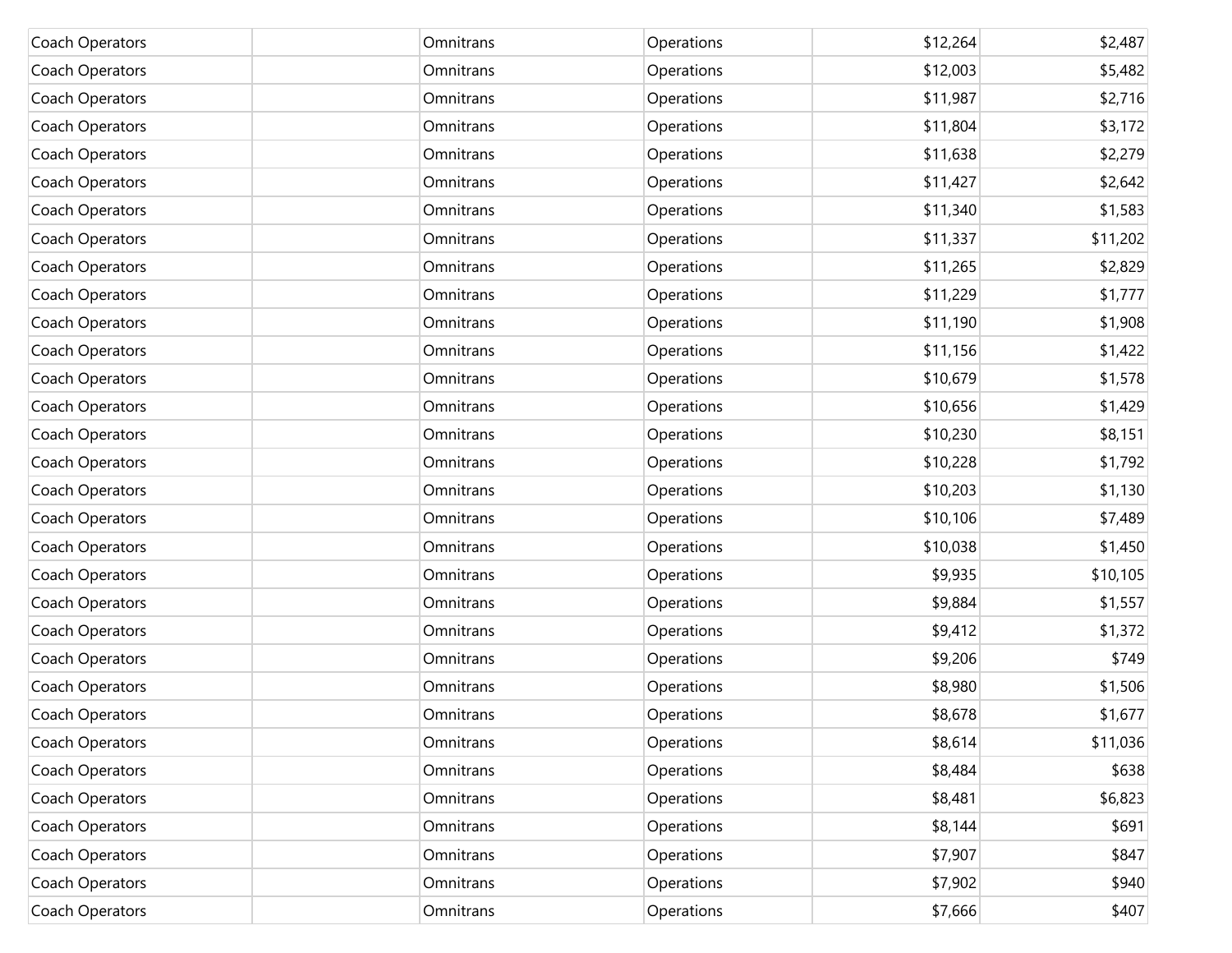| Coach Operators | Omnitrans | Operations | \$7,503 | \$632    |
|-----------------|-----------|------------|---------|----------|
| Coach Operators | Omnitrans | Operations | \$7,436 | \$631    |
| Coach Operators | Omnitrans | Operations | \$7,409 | \$634    |
| Coach Operators | Omnitrans | Operations | \$7,003 | \$608    |
| Coach Operators | Omnitrans | Operations | \$6,992 | \$693    |
| Coach Operators | Omnitrans | Operations | \$6,982 | \$634    |
| Coach Operators | Omnitrans | Operations | \$6,923 | \$620    |
| Coach Operators | Omnitrans | Operations | \$6,794 | \$618    |
| Coach Operators | Omnitrans | Operations | \$6,786 | \$579    |
| Coach Operators | Omnitrans | Operations | \$6,708 | \$625    |
| Coach Operators | Omnitrans | Operations | \$6,698 | \$10,729 |
| Coach Operators | Omnitrans | Operations | \$6,624 | \$6,833  |
| Coach Operators | Omnitrans | Operations | \$5,574 | \$12,289 |
| Coach Operators | Omnitrans | Operations | \$4,823 | \$1,407  |
| Coach Operators | Omnitrans | Operations | \$4,357 | \$565    |
| Coach Operators | Omnitrans | Operations | \$4,329 | \$10,234 |
| Coach Operators | Omnitrans | Operations | \$3,949 | \$383    |
| Coach Operators | Omnitrans | Operations | \$3,878 | \$330    |
| Coach Operators | Omnitrans | Operations | \$3,675 | \$334    |
| Coach Operators | Omnitrans | Operations | \$3,388 | \$305    |
| Coach Operators | Omnitrans | Operations | \$3,318 | \$2,849  |
| Coach Operators | Omnitrans | Operations | \$2,885 | \$257    |
| Coach Operators | Omnitrans | Operations | \$2,819 | \$257    |
| Coach Operators | Omnitrans | Operations | \$2,819 | \$257    |
| Coach Operators | Omnitrans | Operations | \$2,819 | \$257    |
| Coach Operators | Omnitrans | Operations | \$2,811 | \$257    |
| Coach Operators | Omnitrans | Operations | \$2,756 | \$255    |
| Coach Operators | Omnitrans | Operations | \$2,744 | \$254    |
| Coach Operators | Omnitrans | Operations | \$2,722 | \$246    |
| Coach Operators | Omnitrans | Operations | \$2,722 | \$246    |
| Coach Operators | Omnitrans | Operations | \$2,704 | \$248    |
| Coach Operators | Omnitrans | Operations | \$2,704 | \$248    |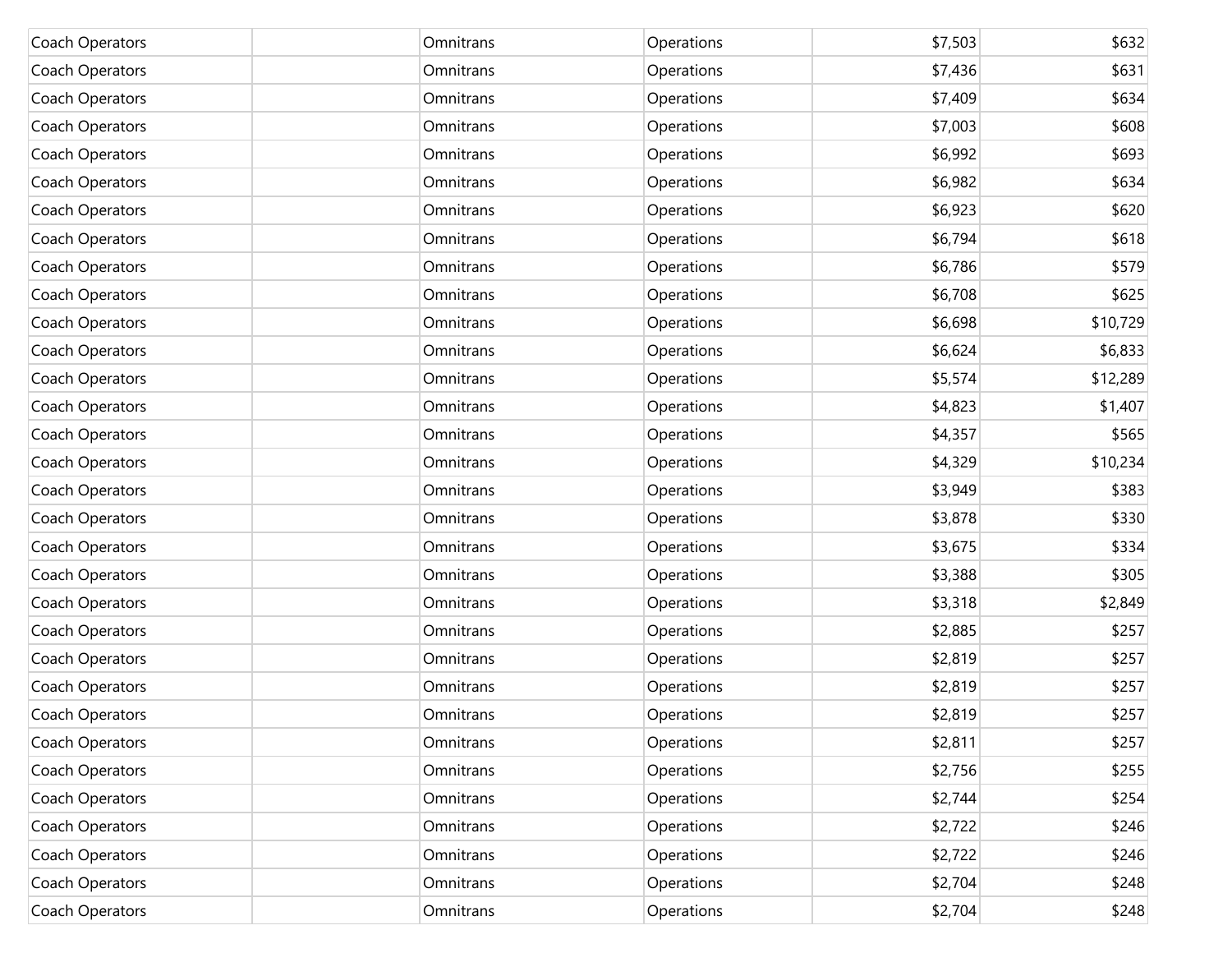| Coach Operators | Omnitrans | Operations | \$2,701 | \$248   |
|-----------------|-----------|------------|---------|---------|
| Coach Operators | Omnitrans | Operations | \$2,685 | \$242   |
| Coach Operators | Omnitrans | Operations | \$2,656 | \$248   |
| Coach Operators | Omnitrans | Operations | \$2,656 | \$248   |
| Coach Operators | Omnitrans | Operations | \$2,656 | \$248   |
| Coach Operators | Omnitrans | Operations | \$2,608 | \$234   |
| Coach Operators | Omnitrans | Operations | \$2,606 | \$255   |
| Coach Operators | Omnitrans | Operations | \$2,606 | \$255   |
| Coach Operators | Omnitrans | Operations | \$2,606 | \$255   |
| Coach Operators | Omnitrans | Operations | \$2,597 | \$254   |
| Coach Operators | Omnitrans | Operations | \$2,592 | \$222   |
| Coach Operators | Omnitrans | Operations | \$2,569 | \$237   |
| Coach Operators | Omnitrans | Operations | \$2,569 | \$237   |
| Coach Operators | Omnitrans | Operations | \$2,569 | \$237   |
| Coach Operators | Omnitrans | Operations | \$2,566 | \$237   |
| Coach Operators | Omnitrans | Operations | \$2,483 | \$243   |
| Coach Operators | Omnitrans | Operations | \$2,268 | \$4,193 |
| Coach Operators | Omnitrans | Operations | \$2,018 | \$5,352 |
| Coach Operators | Omnitrans | Operations | \$1,978 | \$6,225 |
| Coach Operators | Omnitrans | Operations | \$1,840 | \$162   |
| Coach Operators | Omnitrans | Operations | \$1,713 | \$149   |
| Coach Operators | Omnitrans | Operations | \$1,625 | \$144   |
| Coach Operators | Omnitrans | Operations | \$1,497 | \$132   |
| Coach Operators | Omnitrans | Operations | \$1,488 | \$2,104 |
| Coach Operators | Omnitrans | Operations | \$1,479 | \$9,916 |
| Coach Operators | Omnitrans | Operations | \$1,404 | \$0     |
| Coach Operators | Omnitrans | Operations | \$1,254 | \$0     |
| Coach Operators | Omnitrans | Operations | \$1,241 | \$9,952 |
| Coach Operators | Omnitrans | Operations | \$789   | \$5,381 |
| Coach Operators | Omnitrans | Operations | \$730   | \$57    |
| Coach Operators | Omnitrans | Operations | \$720   | \$56    |
| Coach Operators | Omnitrans | Operations | \$720   | \$56    |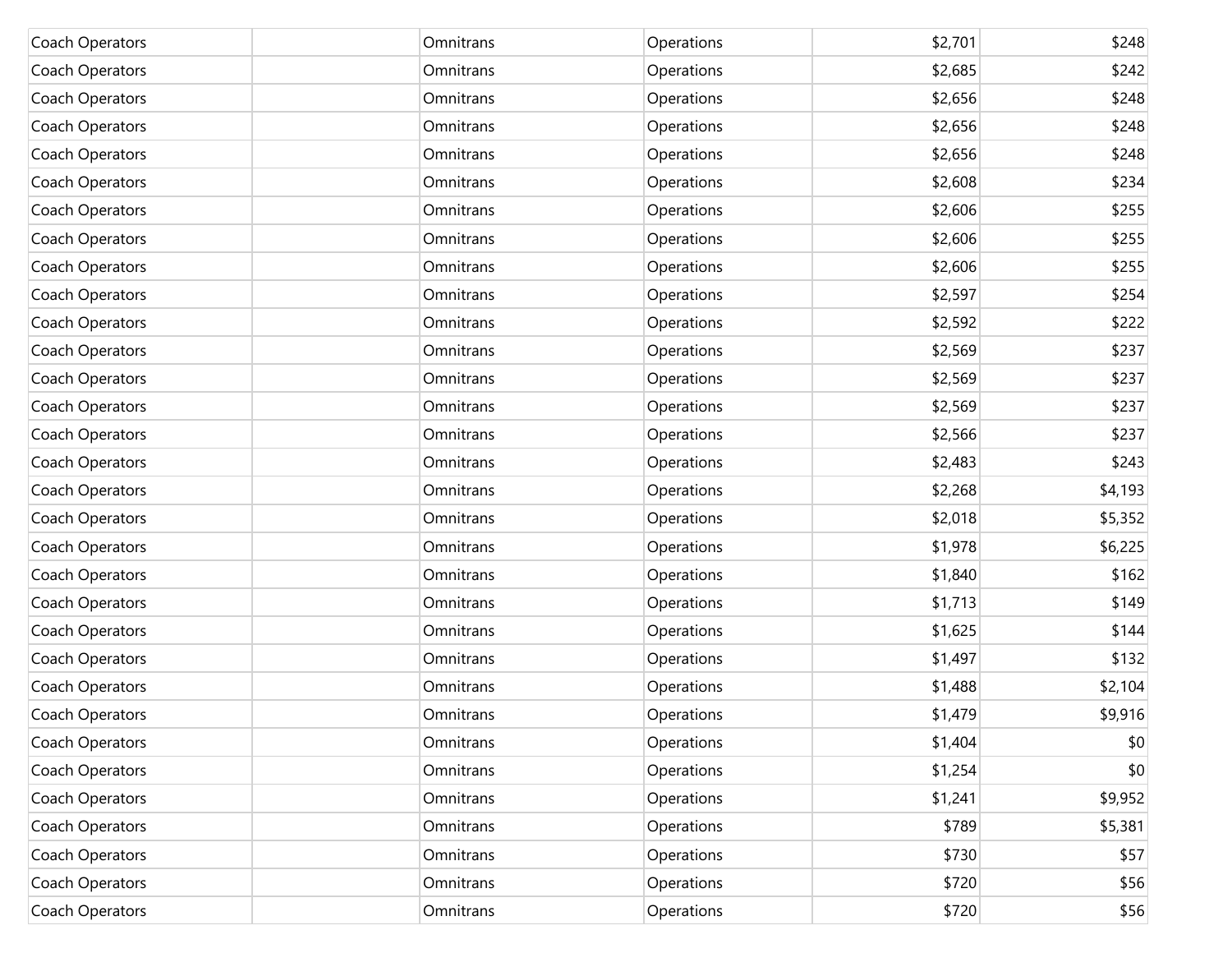| Coach Operators | Omnitrans | Operations | \$720 | \$56     |
|-----------------|-----------|------------|-------|----------|
| Coach Operators | Omnitrans | Operations | \$720 | \$56     |
| Coach Operators | Omnitrans | Operations | \$720 | \$56     |
| Coach Operators | Omnitrans | Operations | \$720 | \$56     |
| Coach Operators | Omnitrans | Operations | \$720 | \$56     |
| Coach Operators | Omnitrans | Operations | \$720 | \$56     |
| Coach Operators | Omnitrans | Operations | \$720 | \$56     |
| Coach Operators | Omnitrans | Operations | \$720 | \$56     |
| Coach Operators | Omnitrans | Operations | \$720 | \$56     |
| Coach Operators | Omnitrans | Operations | \$718 | \$56     |
| Coach Operators | Omnitrans | Operations | \$716 | \$55     |
| Coach Operators | Omnitrans | Operations | \$692 | \$53     |
| Coach Operators | Omnitrans | Operations | \$691 | \$53     |
| Coach Operators | Omnitrans | Operations | \$645 | \$11,444 |
| Coach Operators | Omnitrans | Operations | \$599 | \$59     |
| Coach Operators | Omnitrans | Operations | \$570 | \$56     |
| Coach Operators | Omnitrans | Operations | \$570 | \$56     |
| Coach Operators | Omnitrans | Operations | \$570 | \$56     |
| Coach Operators | Omnitrans | Operations | \$570 | \$56     |
| Coach Operators | Omnitrans | Operations | \$570 | \$56     |
| Coach Operators | Omnitrans | Operations | \$570 | \$56     |
| Coach Operators | Omnitrans | Operations | \$570 | \$56     |
| Coach Operators | Omnitrans | Operations | \$570 | \$56     |
| Coach Operators | Omnitrans | Operations | \$570 | \$56     |
| Coach Operators | Omnitrans | Operations | \$569 | \$56     |
| Coach Operators | Omnitrans | Operations | \$485 | \$5,241  |
| Coach Operators | Omnitrans | Operations | \$485 | \$47     |
| Coach Operators | Omnitrans | Operations | \$477 | \$848    |
| Coach Operators | Omnitrans | Operations | \$440 | \$43     |
| Coach Operators | Omnitrans | Operations | \$382 | \$9,757  |
| Coach Operators | Omnitrans | Operations | \$340 | \$6,027  |
| Coach Operators | Omnitrans | Operations | \$248 | \$7,347  |